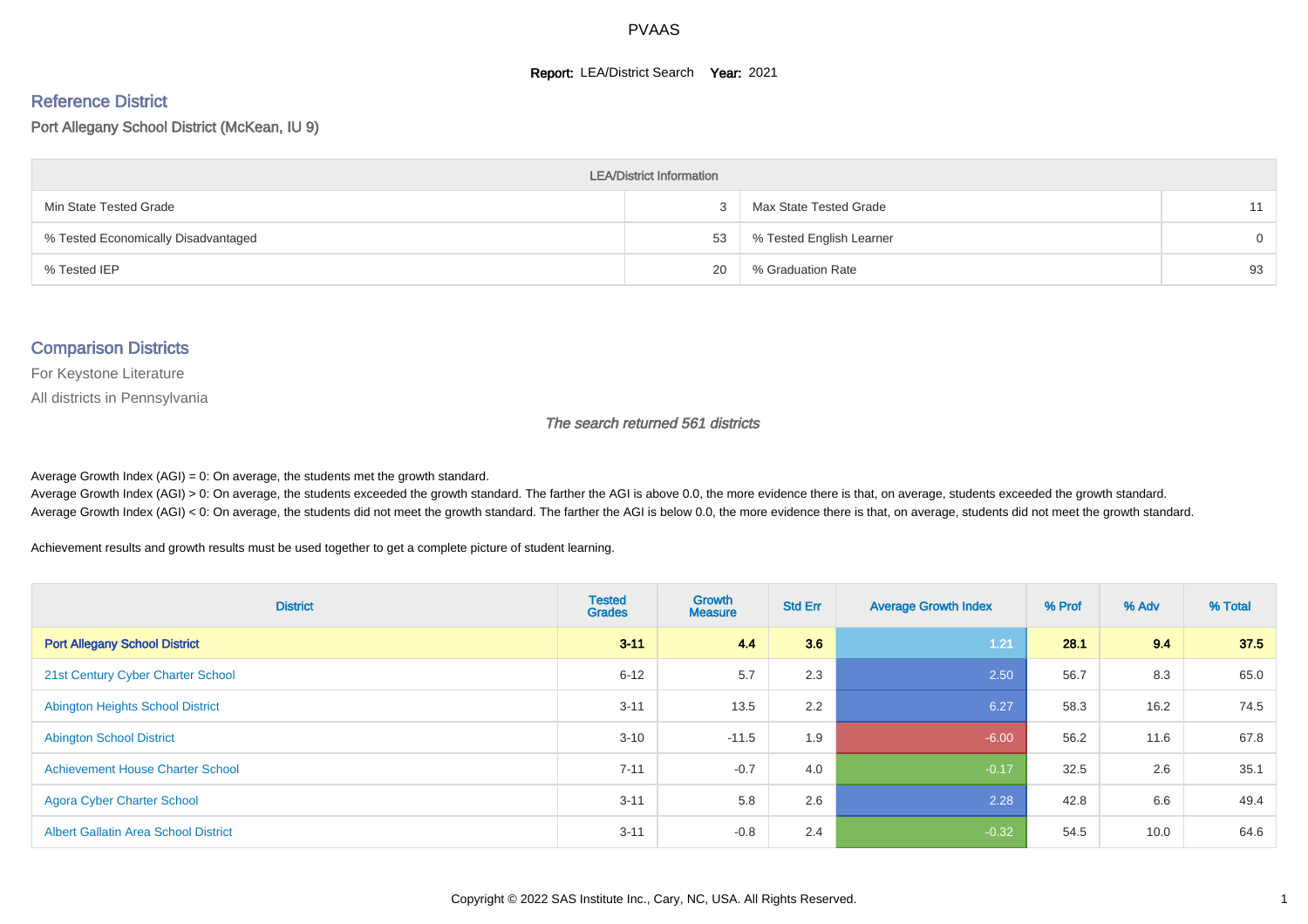| <b>District</b>                          | <b>Tested</b><br><b>Grades</b> | <b>Growth</b><br><b>Measure</b> | <b>Std Err</b> | <b>Average Growth Index</b> | % Prof | % Adv   | % Total |
|------------------------------------------|--------------------------------|---------------------------------|----------------|-----------------------------|--------|---------|---------|
| <b>Port Allegany School District</b>     | $3 - 11$                       | 4.4                             | 3.6            | $1.21$                      | 28.1   | 9.4     | 37.5    |
| <b>Aliquippa School District</b>         | $3 - 11$                       | $-9.0$                          | 4.2            | $-2.14$                     | 11.0   | $0.0\,$ | 11.0    |
| <b>Allegheny Valley School District</b>  | $3 - 11$                       | 8.5                             | 3.9            | 2.17                        | 53.1   | 12.2    | 65.3    |
| Allegheny-Clarion Valley School District | $3 - 10$                       | 7.8                             | 4.7            | 1.65                        | 53.3   | 3.3     | 56.7    |
| <b>Allentown City School District</b>    | $3 - 12$                       | 5.3                             | 1.4            | 3.88                        | 25.3   | 2.7     | 28.0    |
| <b>Altoona Area School District</b>      | $3 - 12$                       | 3.3                             | 1.6            | 1.99                        | 47.7   | 8.2     | 55.9    |
| Ambridge Area School District            | $3 - 12$                       | 9.1                             | 2.6            | 3.46                        | 50.4   | 10.7    | 61.1    |
| <b>Annville-Cleona School District</b>   | $3 - 12$                       | $-12.1$                         | 2.7            | $-4.46$                     | 34.9   | 7.8     | 42.6    |
| <b>Antietam School District</b>          | $3 - 10$                       | $-4.3$                          | 3.8            | $-1.13$                     | 36.4   | 5.4     | 41.8    |
| <b>Apollo-Ridge School District</b>      | $3 - 12$                       | $-4.7$                          | 3.7            | $-1.24$                     | 50.0   | 10.0    | 60.0    |
| <b>Armstrong School District</b>         | $3 - 11$                       | 2.6                             | 1.7            | 1.53                        | 51.5   | 6.1     | 57.6    |
| <b>Athens Area School District</b>       | $3 - 11$                       | 1.6                             | 2.5            | 0.64                        | 46.9   | 7.6     | 54.5    |
| <b>Austin Area School District</b>       | $3 - 11$                       | $-5.7$                          | 6.4            | $-0.90$                     | 33.3   | 5.6     | 38.9    |
| <b>Avella Area School District</b>       | $3 - 12$                       | $-0.3$                          | 4.7            | $-0.05$                     | 49.3   | 14.5    | 63.8    |
| <b>Avon Grove Charter School</b>         | $3 - 11$                       | 9.0                             | 2.9            | 3.13                        | 58.8   | 16.7    | 75.5    |
| <b>Avon Grove School District</b>        | $3 - 10$                       | 10.0                            | 1.6            | 6.26                        | 56.3   | 18.6    | 74.9    |
| <b>Avonworth School District</b>         | $3 - 10$                       | $-12.6$                         | 3.1            | $-4.01$                     | 59.8   | 4.6     | 64.4    |
| <b>Bald Eagle Area School District</b>   | $3 - 11$                       | $-2.1$                          | 2.7            | $-0.75$                     | 48.4   | 9.4     | 57.7    |
| <b>Baldwin-Whitehall School District</b> | $3 - 11$                       | 1.8                             | 1.9            | 0.94                        | 58.6   | 8.6     | 67.1    |
| <b>Bangor Area School District</b>       | $3 - 12$                       | $-0.9$                          | 2.0            | $-0.43$                     | 44.3   | 4.7     | 49.0    |
| <b>Beaver Area School District</b>       | $3 - 10$                       | 4.7                             | 2.4            | 1.94                        | 57.4   | 16.8    | 74.2    |
| <b>Bedford Area School District</b>      | $3 - 11$                       | 2.5                             | 2.6            | 0.93                        | 48.5   | 10.0    | 58.5    |
| <b>Belle Vernon Area School District</b> | $3 - 11$                       | 6.5                             | 2.6            | 2.44                        | 55.6   | 11.1    | 66.7    |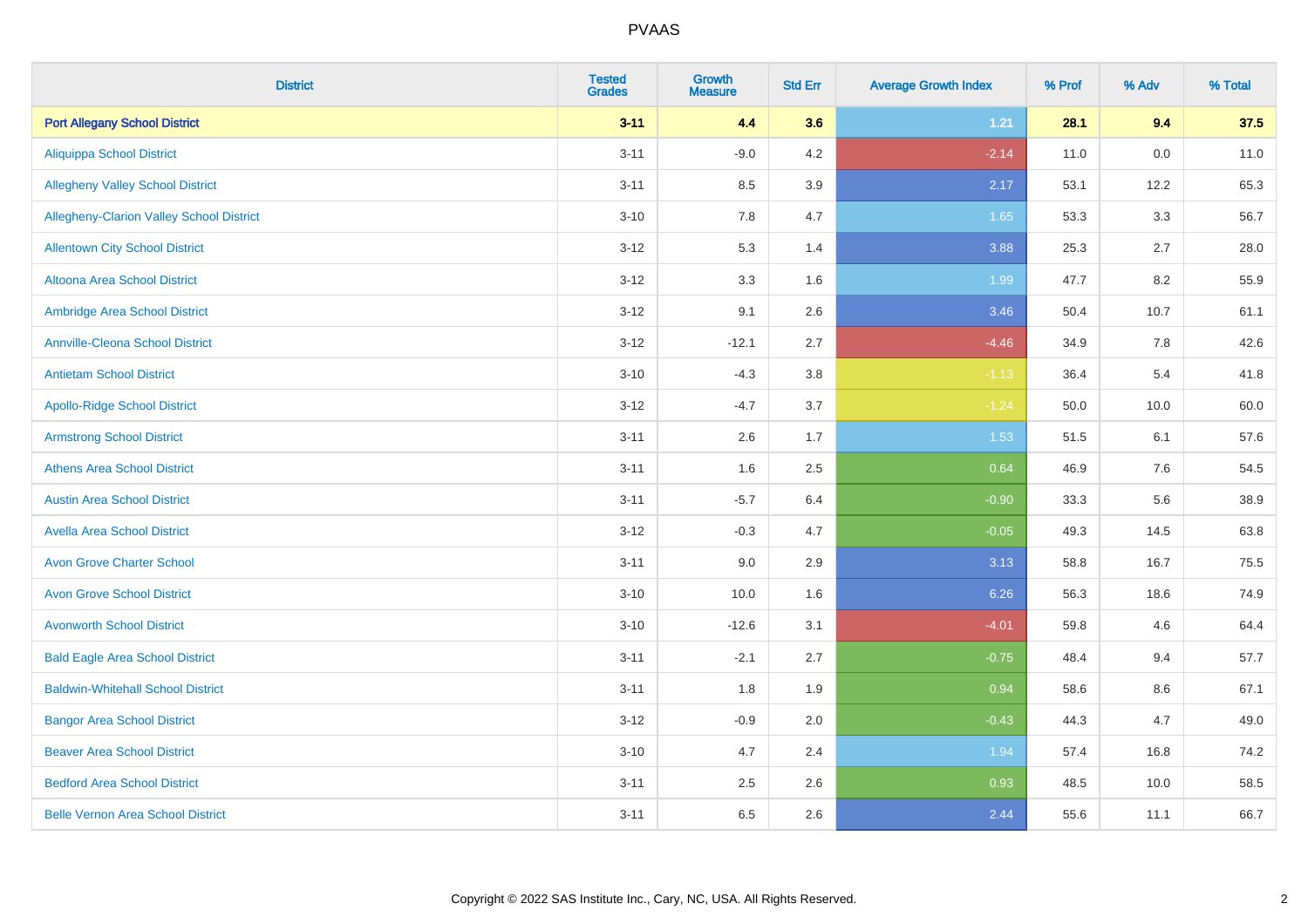| <b>District</b>                              | <b>Tested</b><br><b>Grades</b> | <b>Growth</b><br><b>Measure</b> | <b>Std Err</b> | <b>Average Growth Index</b> | % Prof | % Adv | % Total |
|----------------------------------------------|--------------------------------|---------------------------------|----------------|-----------------------------|--------|-------|---------|
| <b>Port Allegany School District</b>         | $3 - 11$                       | 4.4                             | 3.6            | 1.21                        | 28.1   | 9.4   | 37.5    |
| <b>Bellefonte Area School District</b>       | $3 - 11$                       | $-0.4$                          | 2.2            | $-0.17$                     | 47.6   | 10.6  | 58.2    |
| <b>Bellwood-Antis School District</b>        | $3 - 10$                       | $-1.2$                          | 3.2            | $-0.39$                     | 55.1   | 10.1  | 65.2    |
| <b>Belmont Charter School</b>                | $3 - 10$                       | 16.0                            | 6.5            | 2.45                        | 64.3   | 0.0   | 64.3    |
| <b>Bensalem Township School District</b>     | $3 - 11$                       | 1.6                             | 1.6            | 0.98                        | 38.8   | 8.3   | 47.1    |
| <b>Benton Area School District</b>           | $3 - 10$                       | $-9.7$                          | 4.5            | $-2.18$                     | 43.2   | 5.4   | 48.6    |
| <b>Bentworth School District</b>             | $3 - 11$                       | 5.7                             | 3.2            | 1.75                        | 44.2   | 19.5  | 63.6    |
| <b>Berlin Brothersvalley School District</b> | $3 - 11$                       | 4.0                             | 4.2            | 0.96                        | 48.8   | 14.0  | 62.8    |
| <b>Bermudian Springs School District</b>     | $3 - 11$                       | $-5.5$                          | 2.9            | $-1.94$                     | 56.4   | 6.8   | 63.2    |
| <b>Berwick Area School District</b>          | $3 - 11$                       | $-9.3$                          | 2.6            | $-3.59$                     | 42.1   | 5.5   | 47.6    |
| <b>Bethel Park School District</b>           | $3 - 11$                       | 5.6                             | 1.8            | 3.18                        | 65.3   | 18.6  | 83.9    |
| <b>Bethlehem Area School District</b>        | $3 - 11$                       | 9.3                             | 1.1            | 8.15                        | 44.7   | 12.0  | 56.7    |
| <b>Bethlehem-Center School District</b>      | $3 - 10$                       | 8.1                             | 3.3            | 2.46                        | 35.1   | 1.4   | 36.5    |
| <b>Big Beaver Falls Area School District</b> | $3 - 11$                       | $-3.9$                          | 3.3            | $-1.18$                     | 34.1   | 3.5   | 37.6    |
| <b>Big Spring School District</b>            | $3 - 11$                       | $-9.8$                          | 2.4            | $-4.00$                     | 38.6   | 8.9   | 47.5    |
| <b>Blackhawk School District</b>             | $3 - 11$                       | 4.7                             | 2.3            | 2.01                        | 55.8   | 8.8   | 64.6    |
| <b>Blacklick Valley School District</b>      | $3 - 11$                       | 8.0                             | 4.3            | 1.85                        | 34.1   | 0.0   | 34.1    |
| <b>Blairsville-Saltsburg School District</b> | $3 - 11$                       | $-8.0$                          | 3.0            | $-2.68$                     | 37.3   | 7.0   | 44.3    |
| <b>Bloomsburg Area School District</b>       | $3 - 10$                       | 0.7                             | 3.0            | 0.23                        | 55.9   | 11.8  | 67.6    |
| <b>Blue Mountain School District</b>         | $3 - 10$                       | $-5.8$                          | 2.3            | $-2.56$                     | 46.6   | 8.5   | 55.1    |
| <b>Blue Ridge School District</b>            | $3 - 11$                       | $-0.5$                          | 3.6            | $-0.12$                     | 44.6   | 3.1   | 47.7    |
| <b>Boyertown Area School District</b>        | $3 - 11$                       | $-4.7$                          | 1.5            | $-3.17$                     | 55.2   | 11.3  | 66.5    |
| <b>Bradford Area School District</b>         | $3 - 12$                       | $-9.3$                          | 2.4            | $-3.87$                     | 45.8   | 8.3   | 54.2    |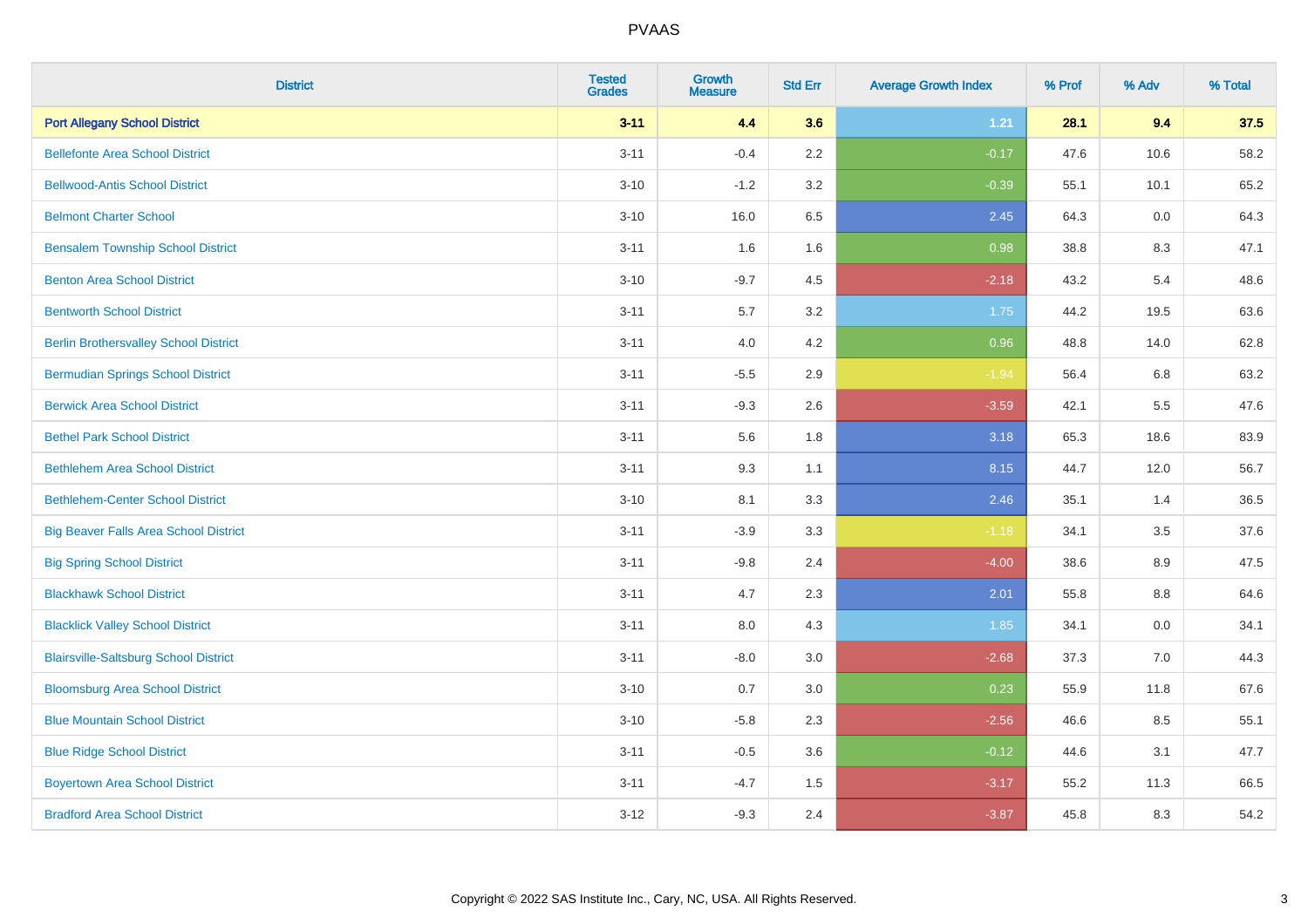| <b>District</b>                                 | <b>Tested</b><br><b>Grades</b> | Growth<br><b>Measure</b> | <b>Std Err</b> | <b>Average Growth Index</b> | % Prof | % Adv   | % Total |
|-------------------------------------------------|--------------------------------|--------------------------|----------------|-----------------------------|--------|---------|---------|
| <b>Port Allegany School District</b>            | $3 - 11$                       | 4.4                      | 3.6            | $1.21$                      | 28.1   | 9.4     | 37.5    |
| <b>Brandywine Heights Area School District</b>  | $3 - 11$                       | $-4.9$                   | 2.7            | $-1.81$                     | 49.2   | 8.2     | 57.4    |
| <b>Brentwood Borough School District</b>        | $3 - 11$                       | $-5.3$                   | 3.0            | $-1.72$                     | 52.0   | 6.1     | 58.2    |
| <b>Bristol Borough School District</b>          | $3 - 12$                       | $-4.3$                   | 3.4            | $-1.27$                     | 39.7   | 1.3     | 41.0    |
| <b>Bristol Township School District</b>         | $3 - 11$                       | $-13.9$                  | 2.0            | $-7.05$                     | 31.0   | 3.7     | 34.7    |
| <b>Brockway Area School District</b>            | $3 - 11$                       | 0.6                      | 3.6            | 0.16                        | 49.2   | 7.7     | 56.9    |
| <b>Brookville Area School District</b>          | $3 - 11$                       | 6.9                      | 3.0            | 2.30                        | 55.2   | 15.6    | 70.8    |
| <b>Brownsville Area School District</b>         | $3 - 12$                       | $-7.2$                   | 3.9            | $-1.83$                     | 34.4   | 6.1     | 40.5    |
| <b>Bucks County Technical High School</b>       | $9 - 10$                       | $-12.0$                  | 2.5            | $-4.84$                     | 35.9   | 3.2     | 39.2    |
| <b>Burgettstown Area School District</b>        | $3 - 11$                       | $-2.1$                   | 3.4            | $-0.62$                     | 50.0   | 1.4     | 51.4    |
| <b>Burrell School District</b>                  | $3 - 11$                       | 4.5                      | 3.1            | 1.48                        | 58.5   | 13.8    | 72.3    |
| <b>Butler Area School District</b>              | $3 - 11$                       | $-6.5$                   | 1.5            | $-4.26$                     | 42.5   | 9.4     | 51.9    |
| California Area School District                 | $3 - 10$                       | $-7.3$                   | 3.6            | $-2.02$                     | 42.6   | 9.8     | 52.5    |
| Cambria Heights School District                 | $3 - 10$                       | $-4.1$                   | 3.1            | $-1.32$                     | 51.0   | $6.0\,$ | 57.0    |
| <b>Camp Hill School District</b>                | $3 - 12$                       | 2.3                      | 3.0            | 0.78                        | 53.6   | 17.5    | 71.1    |
| Canon-Mcmillan School District                  | $3 - 11$                       | $-0.8$                   | 1.6            | $-0.50$                     | 58.7   | 15.9    | 74.6    |
| <b>Canton Area School District</b>              | $3 - 11$                       | $-5.5$                   | 3.2            | $-1.75$                     | 40.7   | 2.3     | 43.0    |
| Capital Area School for the Arts Charter School | $9 - 11$                       | 5.8                      | 4.1            | 1.39                        | 59.3   | 18.6    | 78.0    |
| <b>Carbon Career &amp; Technical Institute</b>  | $9 - 11$                       | $-5.7$                   | 3.6            | $-1.59$                     | 34.5   | 1.2     | 35.7    |
| <b>Carbondale Area School District</b>          | $3 - 10$                       | 7.4                      | 3.3            | 2.25                        | 56.6   | 2.6     | 59.2    |
| <b>Carlisle Area School District</b>            | $3 - 11$                       | $-5.3$                   | 1.9            | $-2.81$                     | 54.0   | 6.3     | 60.3    |
| <b>Carlynton School District</b>                | $3 - 11$                       | 7.3                      | 3.3            | 2.22                        | 41.0   | 10.5    | 51.6    |
| <b>Carmichaels Area School District</b>         | $3 - 10$                       | $-9.3$                   | 3.3            | $-2.81$                     | 35.1   | 1.4     | 36.5    |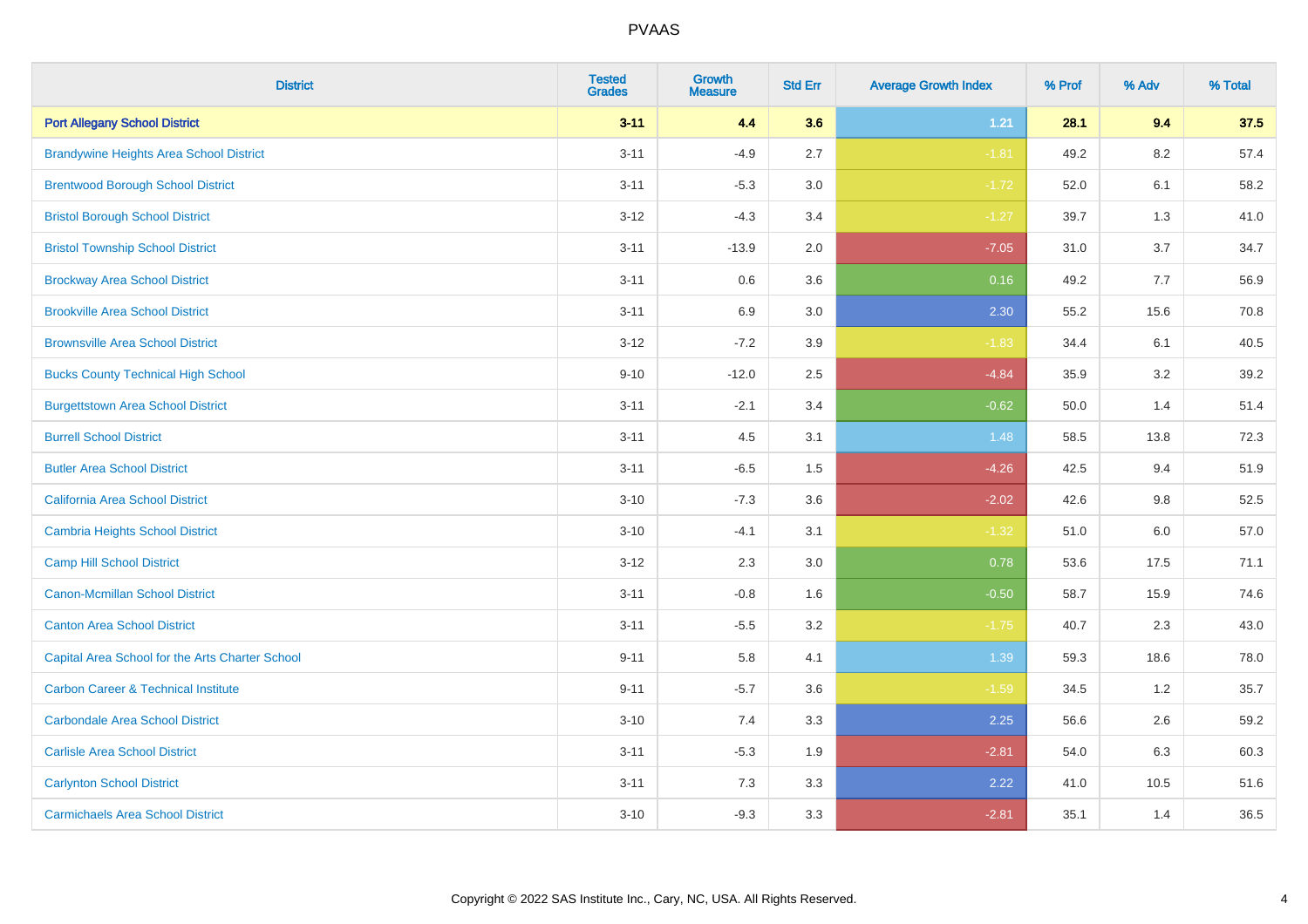| <b>District</b>                                         | <b>Tested</b><br><b>Grades</b> | <b>Growth</b><br><b>Measure</b> | <b>Std Err</b> | <b>Average Growth Index</b> | % Prof | % Adv | % Total |
|---------------------------------------------------------|--------------------------------|---------------------------------|----------------|-----------------------------|--------|-------|---------|
| <b>Port Allegany School District</b>                    | $3 - 11$                       | 4.4                             | 3.6            | $1.21$                      | 28.1   | 9.4   | 37.5    |
| Catasaugua Area School District                         | $3 - 12$                       | $-12.1$                         | 3.0            | $-4.00$                     | 36.8   | 7.6   | 44.3    |
| <b>Centennial School District</b>                       | $3 - 10$                       | 7.1                             | 1.7            | 4.29                        | 50.1   | 8.7   | 58.9    |
| Center For Student Learning Charter School At Pennsbury | $6 - 12$                       | $-2.9$                          | 6.1            | $-0.47$                     | 42.9   | 0.0   | 42.9    |
| <b>Central Bucks School District</b>                    | $3 - 11$                       | 1.6                             | 0.9            | 1.66                        | 63.0   | 16.8  | 79.8    |
| <b>Central Cambria School District</b>                  | $3 - 11$                       | 3.0                             | 2.5            | 1.17                        | 56.2   | 9.7   | 66.0    |
| <b>Central Columbia School District</b>                 | $3 - 12$                       | $-4.8$                          | 2.6            | $-1.86$                     | 53.7   | 14.8  | 68.5    |
| <b>Central Dauphin School District</b>                  | $3 - 11$                       | 4.4                             | 1.3            | 3.32                        | 53.3   | 7.4   | 60.7    |
| <b>Central Fulton School District</b>                   | $3 - 11$                       | $-0.5$                          | 3.5            | $-0.14$                     | 51.4   | 8.6   | 60.0    |
| <b>Central Greene School District</b>                   | $3 - 11$                       | $-1.6$                          | 2.8            | $-0.55$                     | 54.2   | 2.8   | 57.0    |
| <b>Central Valley School District</b>                   | $3 - 10$                       | 4.8                             | 2.4            | 1.98                        | 56.9   | 9.0   | 65.9    |
| <b>Central York School District</b>                     | $3 - 12$                       | 12.3                            | 1.7            | 7.20                        | 55.5   | 11.5  | 67.0    |
| <b>Chambersburg Area School District</b>                | $3 - 11$                       | $-9.5$                          | 1.3            | $-7.20$                     | 42.7   | 8.6   | 51.4    |
| <b>Charleroi School District</b>                        | $3 - 11$                       | $-2.6$                          | 3.0            | $-0.86$                     | 55.7   | 7.4   | 63.1    |
| <b>Chartiers Valley School District</b>                 | $3 - 11$                       | $-1.7$                          | 2.0            | $-0.81$                     | 54.7   | 8.4   | 63.1    |
| <b>Chartiers-Houston School District</b>                | $3 - 10$                       | $-8.6$                          | 3.5            | $-2.41$                     | 59.7   | 4.5   | 64.2    |
| <b>Cheltenham School District</b>                       | $3 - 11$                       | $-1.4$                          | 2.1            | $-0.67$                     | 46.1   | 10.0  | 56.1    |
| <b>Chester Charter Scholars Academy Charter School</b>  | $3 - 12$                       | 8.4                             | 4.1            | 2.03                        | 23.4   | 0.0   | 23.4    |
| <b>Chester-Upland School District</b>                   | $3 - 11$                       | $-0.3$                          | 2.7            | $-0.09$                     | 13.8   | 0.8   | 14.6    |
| <b>Chestnut Ridge School District</b>                   | $3 - 12$                       | $-3.4$                          | 2.9            | $-1.17$                     | 46.6   | 5.8   | 52.4    |
| <b>Chichester School District</b>                       | $3 - 11$                       | $-2.7$                          | 2.3            | $-1.17$                     | 44.6   | 6.6   | 51.2    |
| <b>City CHS</b>                                         | $10 - 11$                      | 13.6                            | 2.7            | 5.12                        | 45.8   | 3.0   | 48.8    |
| <b>Clairton City School District</b>                    | $3 - 11$                       | 3.5                             | 3.7            | 0.95                        | 13.4   | 0.0   | 13.4    |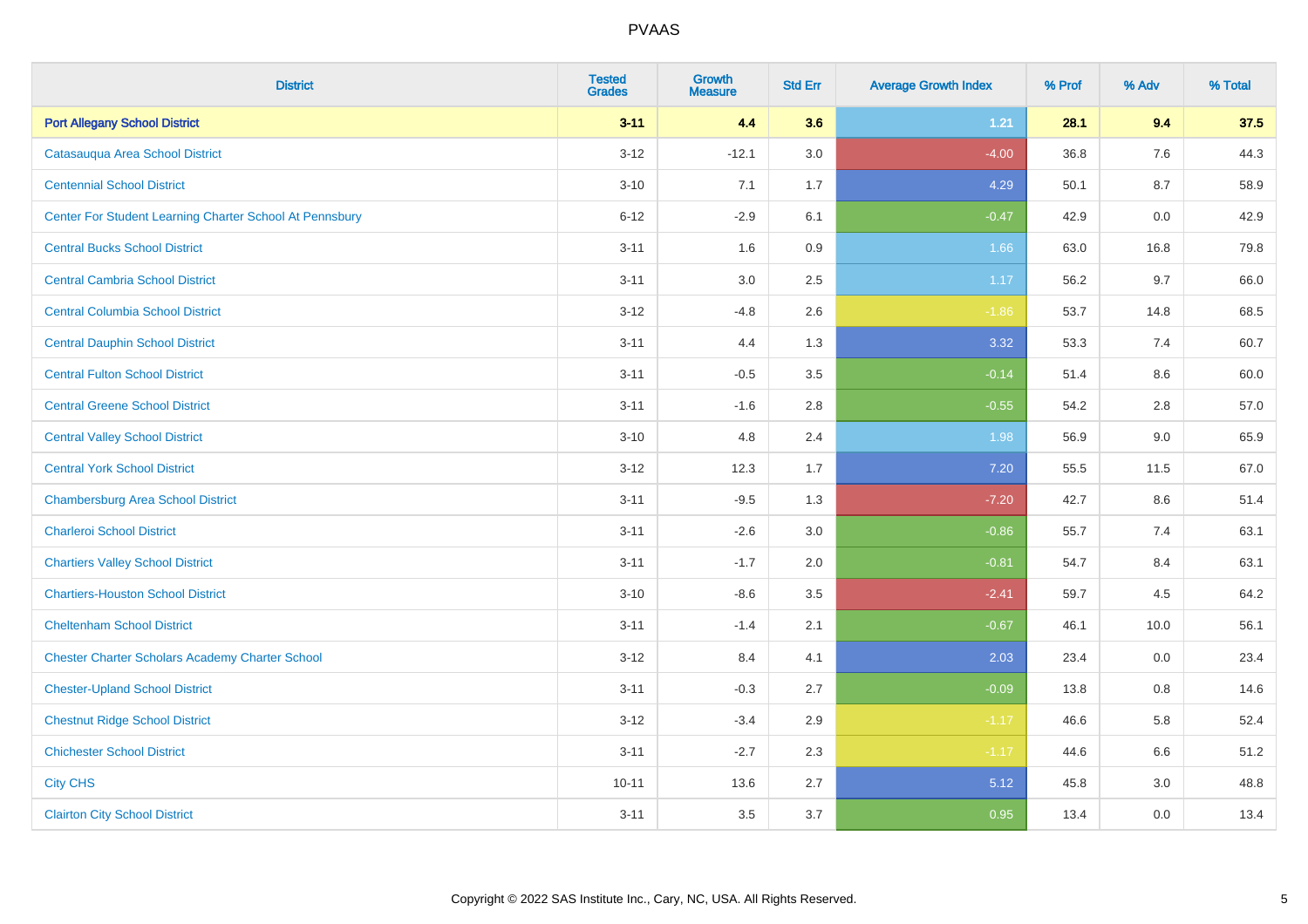| <b>District</b>                                    | <b>Tested</b><br><b>Grades</b> | Growth<br><b>Measure</b> | <b>Std Err</b> | <b>Average Growth Index</b> | % Prof | % Adv | % Total |
|----------------------------------------------------|--------------------------------|--------------------------|----------------|-----------------------------|--------|-------|---------|
| <b>Port Allegany School District</b>               | $3 - 11$                       | 4.4                      | 3.6            | $1.21$                      | 28.1   | 9.4   | 37.5    |
| <b>Clarion Area School District</b>                | $3 - 11$                       | 10.3                     | 4.1            | 2.51                        | 45.4   | 14.6  | 60.0    |
| <b>Clarion-Limestone Area School District</b>      | $3 - 12$                       | $-2.5$                   | 4.1            | $-0.60$                     | 56.8   | 6.8   | 63.6    |
| <b>Claysburg-Kimmel School District</b>            | $3 - 11$                       | $-5.7$                   | 4.0            | $-1.42$                     | 42.9   | 8.2   | 51.0    |
| <b>Clearfield Area School District</b>             | $3 - 10$                       | $-9.4$                   | 2.6            | $-3.56$                     | 43.0   | 3.1   | 46.1    |
| <b>Coatesville Area School District</b>            | $3 - 11$                       | $-4.4$                   | 1.7            | $-2.62$                     | 36.3   | 4.2   | 40.5    |
| <b>Cocalico School District</b>                    | $3 - 11$                       | 10.6                     | 2.0            | 5.18                        | 50.8   | 14.1  | 64.8    |
| <b>Collegium Charter School</b>                    | $3 - 10$                       | 5.9                      | 2.5            | 2.33                        | 38.1   | 7.9   | 46.0    |
| <b>Colonial School District</b>                    | $3 - 11$                       | 14.0                     | 1.7            | 8.21                        | 60.2   | 19.6  | 79.8    |
| <b>Columbia Borough School District</b>            | $3 - 12$                       | $-3.1$                   | 3.5            | $-0.89$                     | 29.5   | 1.9   | 31.4    |
| Columbia-Montour AVTS                              | $9 - 10$                       | $-12.5$                  | 3.0            | $-4.16$                     | 22.3   | 0.6   | 22.9    |
| <b>Commodore Perry School District</b>             | $3 - 11$                       | 3.2                      | 5.5            | 0.58                        | 58.3   | 0.0   | 58.3    |
| <b>Commonwealth Charter Academy Charter School</b> | $3 - 10$                       | 9.1                      | 1.9            | 4.90                        | 47.2   | 9.1   | 56.3    |
| Community Academy Of Philadelphia Charter School   | $3 - 11$                       | 5.8                      | 2.7            | 2.12                        | 26.7   | 0.9   | 27.6    |
| Conemaugh Township Area School District            | $3 - 12$                       | $-3.7$                   | 3.4            | $-1.09$                     | 53.8   | 17.6  | 71.4    |
| <b>Conemaugh Valley School District</b>            | $3 - 12$                       | $-3.2$                   | 4.1            | $-0.78$                     | 48.2   | 5.6   | 53.7    |
| <b>Conestoga Valley School District</b>            | $3 - 11$                       | 8.7                      | 1.8            | 4.69                        | 60.3   | 13.5  | 73.8    |
| <b>Conewago Valley School District</b>             | $3 - 12$                       | $-0.9$                   | 2.0            | $-0.45$                     | 51.7   | 9.6   | 61.3    |
| <b>Conneaut School District</b>                    | $3 - 12$                       | $-7.5$                   | 2.6            | $-2.91$                     | 38.4   | 7.4   | 45.8    |
| <b>Connellsville Area School District</b>          | $3 - 11$                       | 6.1                      | 2.0            | 3.05                        | 45.4   | 7.8   | 53.2    |
| <b>Conrad Weiser Area School District</b>          | $3 - 11$                       | 3.6                      | 2.2            | 1.63                        | 52.1   | 2.1   | 54.2    |
| <b>Cornell School District</b>                     | $3 - 11$                       | $-1.6$                   | 5.0            | $-0.32$                     | 33.8   | 1.5   | 35.4    |
| <b>Cornwall-Lebanon School District</b>            | $3 - 11$                       | 8.3                      | 1.6            | 5.08                        | 47.2   | 8.4   | 55.6    |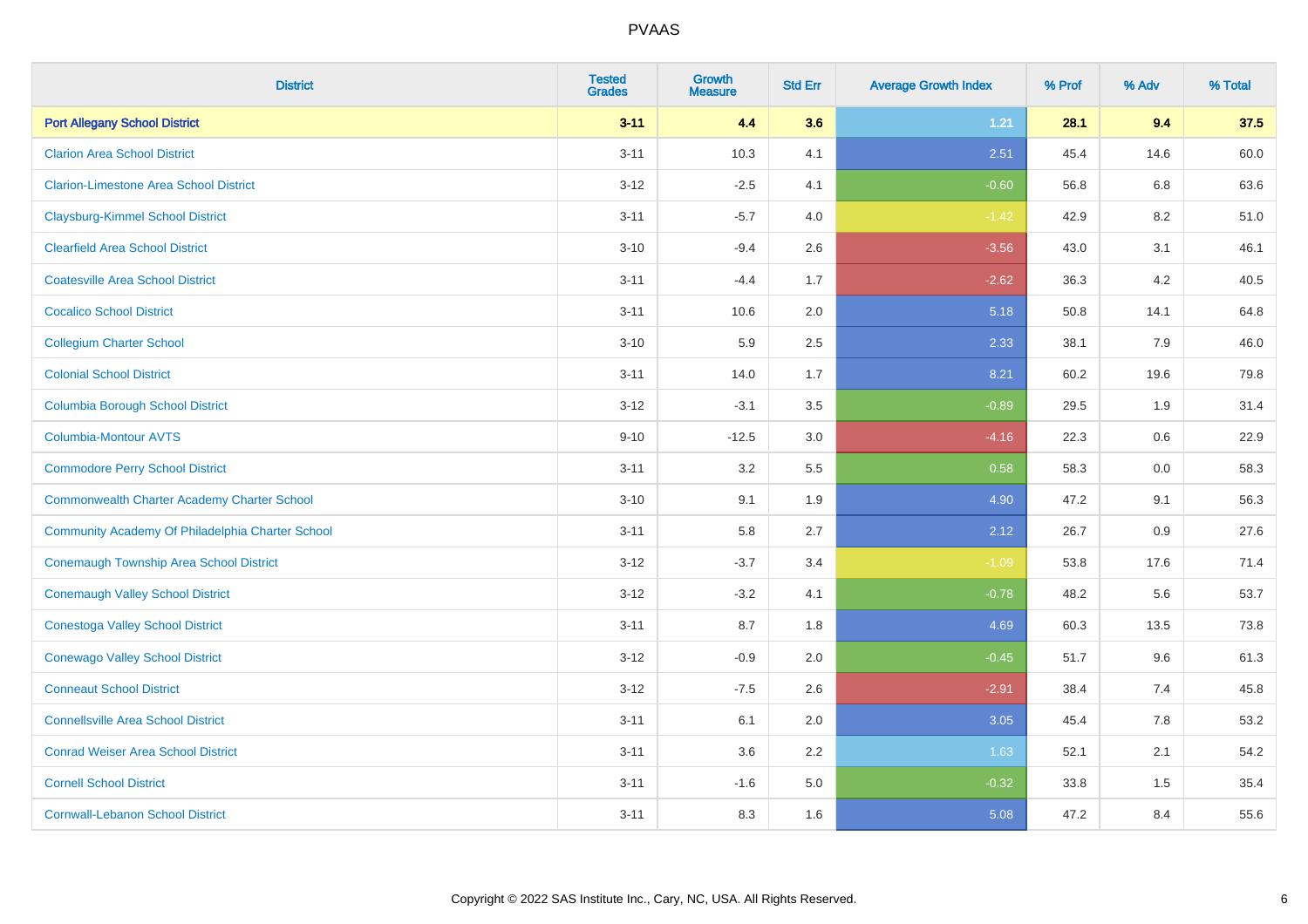| <b>District</b>                          | <b>Tested</b><br><b>Grades</b> | <b>Growth</b><br><b>Measure</b> | <b>Std Err</b> | <b>Average Growth Index</b> | % Prof | % Adv | % Total |
|------------------------------------------|--------------------------------|---------------------------------|----------------|-----------------------------|--------|-------|---------|
| <b>Port Allegany School District</b>     | $3 - 11$                       | 4.4                             | 3.6            | 1.21                        | 28.1   | 9.4   | 37.5    |
| <b>Corry Area School District</b>        | $3 - 11$                       | $-5.3$                          | 2.6            | $-2.03$                     | 38.5   | 6.0   | 44.5    |
| <b>Coudersport Area School District</b>  | $3 - 11$                       | 7.7                             | 3.7            | 2.06                        | 55.7   | 8.2   | 63.9    |
| <b>Council Rock School District</b>      | $3 - 11$                       | 8.9                             | 1.2            | 7.65                        | 62.8   | 16.6  | 79.4    |
| <b>Cranberry Area School District</b>    | $3 - 12$                       | 9.2                             | 3.0            | 3.04                        | 47.5   | 10.2  | 57.6    |
| <b>Crawford Central School District</b>  | $3 - 11$                       | $-4.7$                          | 2.2            | $-2.15$                     | 40.6   | 10.5  | 51.1    |
| <b>Crestwood School District</b>         | $3 - 11$                       | $-0.4$                          | 2.4            | $-0.17$                     | 57.4   | 17.0  | 74.4    |
| <b>Cumberland Valley School District</b> | $3 - 12$                       | 18.5                            | 1.3            | 14.64                       | 60.7   | 23.4  | 84.1    |
| <b>Curwensville Area School District</b> | $3 - 11$                       | $-27.9$                         | 4.1            | $-6.72$                     | 42.5   | 4.1   | 46.6    |
| <b>Dallas School District</b>            | $3 - 11$                       | $-2.5$                          | 2.2            | $-1.12$                     | 54.9   | 7.6   | 62.4    |
| <b>Dallastown Area School District</b>   | $3 - 11$                       | 13.5                            | 1.5            | 8.84                        | 56.0   | 17.9  | 73.8    |
| Daniel Boone Area School District        | $3 - 12$                       | 5.7                             | 2.0            | 2.88                        | 51.0   | 11.5  | 62.6    |
| <b>Danville Area School District</b>     | $3 - 11$                       | 0.4                             | 2.6            | 0.15                        | 57.4   | 18.4  | 75.7    |
| Dauphin County Technical School          | $9 - 11$                       | $-45.5$                         | 2.6            | $-17.72$                    | 14.4   | 2.5   | 16.9    |
| <b>Deer Lakes School District</b>        | $3 - 11$                       | 17.0                            | 2.7            | 6.32                        | 61.5   | 16.4  | 77.9    |
| <b>Delaware Valley School District</b>   | $3 - 11$                       | 12.6                            | 1.8            | 6.93                        | 55.2   | 16.2  | 71.4    |
| <b>Derry Area School District</b>        | $3 - 11$                       | 13.2                            | 2.8            | 4.69                        | 60.0   | 12.5  | 72.5    |
| <b>Derry Township School District</b>    | $3 - 10$                       | 12.8                            | 2.0            | 6.39                        | 54.8   | 25.8  | 80.6    |
| <b>Donegal School District</b>           | $3 - 12$                       | 3.1                             | 2.4            | 1.29                        | 60.6   | 9.1   | 69.7    |
| <b>Dover Area School District</b>        | $3 - 12$                       | 6.0                             | 2.1            | 2.94                        | 52.2   | 6.0   | 58.2    |
| Downingtown Area School District         | $3 - 11$                       | 12.1                            | 1.1            | 10.67                       | 60.0   | 23.5  | 83.6    |
| Dr Robert Ketterer Charter School Inc    | $6 - 12$                       | 10.1                            | 5.0            | 2.04                        | 14.9   | 0.4   | 15.3    |
| <b>Dubois Area School District</b>       | $3 - 11$                       | $-6.2$                          | 2.0            | $-3.07$                     | 50.9   | 13.4  | 64.3    |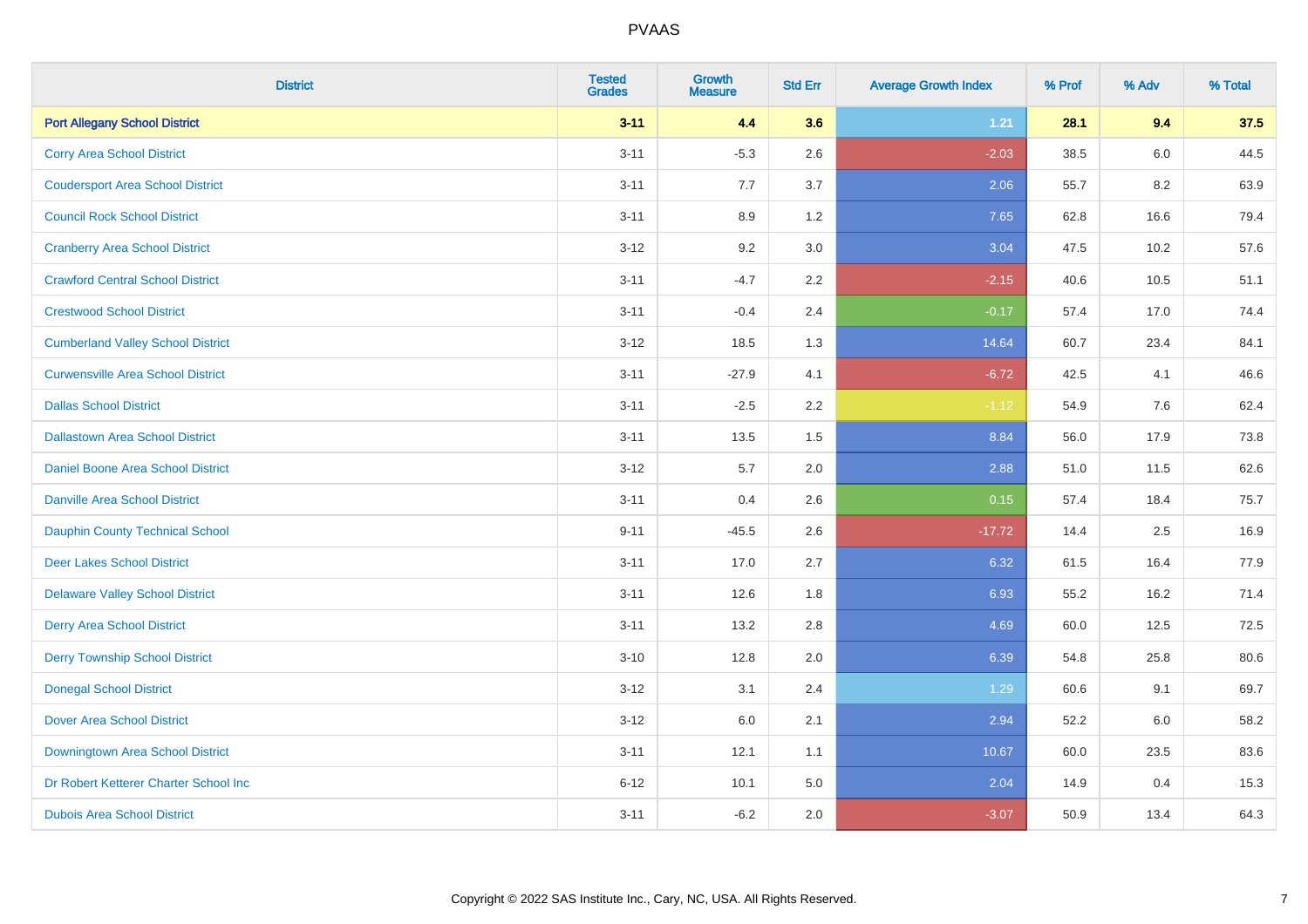| <b>District</b>                                   | <b>Tested</b><br><b>Grades</b> | <b>Growth</b><br><b>Measure</b> | <b>Std Err</b> | <b>Average Growth Index</b> | % Prof | % Adv | % Total |
|---------------------------------------------------|--------------------------------|---------------------------------|----------------|-----------------------------|--------|-------|---------|
| <b>Port Allegany School District</b>              | $3 - 11$                       | 4.4                             | 3.6            | $1.21$                      | 28.1   | 9.4   | 37.5    |
| <b>Dunmore School District</b>                    | $3 - 11$                       | $-7.7$                          | 2.9            | $-2.62$                     | 34.0   | 7.2   | 41.2    |
| <b>East Allegheny School District</b>             | $3 - 11$                       | $-6.3$                          | 3.3            | $-1.87$                     | 31.9   | 9.7   | 41.7    |
| <b>East Lycoming School District</b>              | $3 - 11$                       | $-6.0$                          | 2.7            | $-2.24$                     | 48.3   | 4.2   | 52.5    |
| <b>East Penn School District</b>                  | $3 - 11$                       | 4.1                             | 1.3            | 3.27                        | 55.8   | 11.5  | 67.3    |
| East Pennsboro Area School District               | $3 - 11$                       | $-4.2$                          | 2.5            | $-1.71$                     | 60.8   | 8.5   | 69.3    |
| East Stroudsburg Area School District             | $3 - 11$                       | 0.1                             | 1.6            | 0.05                        | 45.8   | 7.8   | 53.6    |
| <b>Eastern Lancaster County School District</b>   | $3 - 12$                       | 4.5                             | 2.2            | 2.09                        | 46.3   | 11.4  | 57.6    |
| <b>Eastern Lebanon County School District</b>     | $3 - 11$                       | 8.6                             | 2.2            | 3.84                        | 48.8   | 11.4  | 60.3    |
| <b>Eastern York School District</b>               | $3 - 11$                       | 9.6                             | 2.6            | 3.71                        | 56.3   | 12.6  | 68.9    |
| <b>Easton Area School District</b>                | $3-12$                         | $-4.1$                          | 1.4            | $-2.91$                     | 39.9   | 4.0   | 43.9    |
| <b>Elizabeth Forward School District</b>          | $3 - 11$                       | $-8.4$                          | 2.4            | $-3.41$                     | 51.7   | 4.0   | 55.7    |
| <b>Elizabethtown Area School District</b>         | $3 - 12$                       | $-0.9$                          | 1.9            | $-0.47$                     | 50.0   | 11.2  | 61.2    |
| <b>Elk Lake School District</b>                   | $3 - 11$                       | $-4.0$                          | 3.3            | $-1.23$                     | 46.2   | 3.3   | 49.4    |
| <b>Ellwood City Area School District</b>          | $3 - 11$                       | $-4.2$                          | 3.2            | $-1.29$                     | 54.1   | 14.1  | 68.2    |
| <b>Ephrata Area School District</b>               | $3 - 11$                       | 5.6                             | 1.8            | 3.12                        | 54.7   | 9.5   | 64.2    |
| <b>Erie City School District</b>                  | $3 - 12$                       | $-14.5$                         | 1.6            | $-9.26$                     | 25.4   | 3.0   | 28.4    |
| Esperanza Academy Charter School                  | $4 - 11$                       | 4.0                             | 2.5            | 1.61                        | 32.4   | 0.7   | 33.1    |
| <b>Esperanza Cyber Charter School</b>             | $3 - 11$                       | 7.1                             | 6.1            | 1.16                        | 9.1    | 0.0   | 9.1     |
| <b>Everett Area School District</b>               | $3 - 11$                       | 5.0                             | 3.4            | 1.47                        | 60.5   | 1.3   | 61.8    |
| <b>Executive Education Academy Charter School</b> | $3 - 10$                       | $-6.5$                          | 3.1            | $-2.08$                     | 23.7   | 2.2   | 25.8    |
| <b>Exeter Township School District</b>            | $3 - 11$                       | $-10.4$                         | 1.9            | $-5.44$                     | 50.6   | 2.7   | 53.3    |
| <b>Fairfield Area School District</b>             | $3 - 11$                       | $-5.6$                          | 3.4            | $-1.66$                     | 57.9   | 4.0   | 61.8    |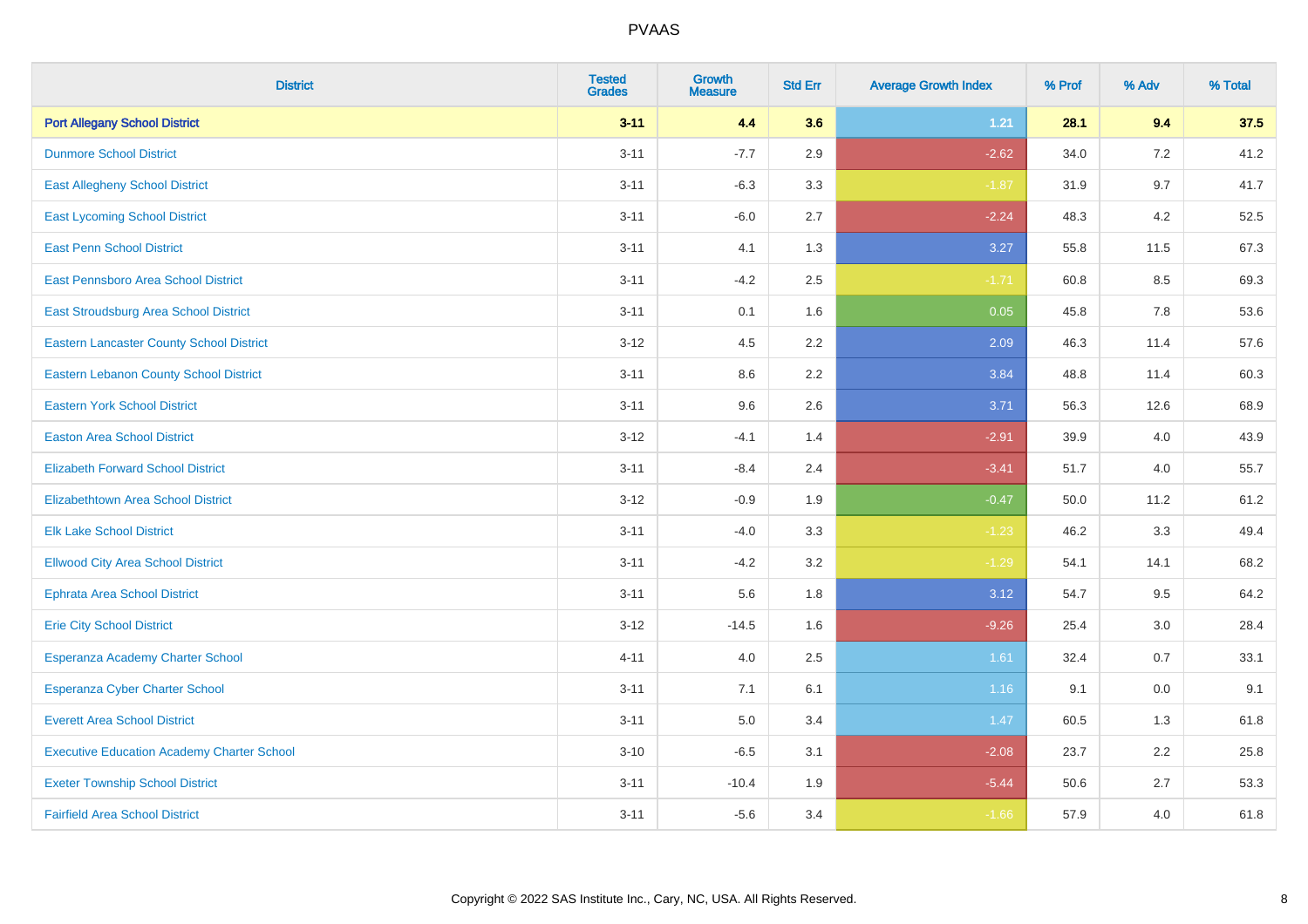| <b>District</b>                             | <b>Tested</b><br><b>Grades</b> | <b>Growth</b><br><b>Measure</b> | <b>Std Err</b> | <b>Average Growth Index</b> | % Prof | % Adv   | % Total |
|---------------------------------------------|--------------------------------|---------------------------------|----------------|-----------------------------|--------|---------|---------|
| <b>Port Allegany School District</b>        | $3 - 11$                       | 4.4                             | 3.6            | $1.21$                      | 28.1   | 9.4     | 37.5    |
| <b>Fairview School District</b>             | $3 - 11$                       | 3.4                             | 2.6            | 1.32                        | 57.2   | 17.6    | 74.8    |
| <b>Fannett-Metal School District</b>        | $3 - 11$                       | $-3.4$                          | 5.1            | $-0.67$                     | 38.7   | 8.1     | 46.8    |
| <b>Farrell Area School District</b>         | $3 - 11$                       | $-10.4$                         | 4.3            | $-2.41$                     | 19.0   | $0.0\,$ | 19.0    |
| <b>Ferndale Area School District</b>        | $3 - 10$                       | $-5.8$                          | 4.3            | $-1.33$                     | 40.0   | 0.0     | 40.0    |
| <b>Fleetwood Area School District</b>       | $3 - 10$                       | 12.2                            | 2.2            | 5.68                        | 53.5   | 11.6    | 65.2    |
| <b>Forbes Road School District</b>          | $3 - 11$                       | 2.8                             | 5.1            | 0.56                        | 41.4   | 10.3    | 51.7    |
| <b>Forest Area School District</b>          | $3 - 11$                       | $-4.4$                          | 5.4            | $-0.81$                     | 36.2   | 2.1     | 38.3    |
| <b>Forest City Regional School District</b> | $3 - 12$                       | $-6.0$                          | 3.0            | $-1.96$                     | 44.1   | $0.0\,$ | 44.1    |
| <b>Forest Hills School District</b>         | $3 - 11$                       | $-7.3$                          | 2.7            | $-2.74$                     | 41.1   | 13.7    | 54.8    |
| <b>Fort Cherry School District</b>          | $3 - 10$                       | $-5.9$                          | 3.8            | $-1.56$                     | 55.2   | $5.2\,$ | 60.3    |
| <b>Fort Leboeuf School District</b>         | $3 - 11$                       | 11.7                            | 2.5            | 4.73                        | 48.5   | 21.1    | 69.6    |
| Fox Chapel Area School District             | $3 - 11$                       | 9.8                             | 1.8            | 5.36                        | 56.6   | 28.6    | 85.2    |
| <b>Franklin Area School District</b>        | $3 - 11$                       | 6.6                             | 2.8            | 2.34                        | 48.2   | 4.5     | 52.7    |
| <b>Franklin Regional School District</b>    | $3 - 11$                       | 2.0                             | 1.9            | 1.02                        | 66.7   | 15.5    | 82.1    |
| <b>Frazier School District</b>              | $3 - 11$                       | $-17.2$                         | 3.7            | $-4.70$                     | 37.1   | 1.6     | 38.7    |
| <b>Freedom Area School District</b>         | $3 - 11$                       | $-7.1$                          | 3.0            | $-2.37$                     | 43.8   | $4.2\,$ | 47.9    |
| <b>Freeport Area School District</b>        | $3 - 10$                       | 9.7                             | 2.5            | 3.91                        | 57.5   | 17.8    | 75.3    |
| <b>Galeton Area School District</b>         | $3 - 11$                       | 2.2                             | 5.3            | 0.42                        | 41.3   | 4.4     | 45.6    |
| <b>Garnet Valley School District</b>        | $3 - 10$                       | 10.9                            | 1.7            | 6.53                        | 67.1   | 19.0    | 86.1    |
| <b>Gateway School District</b>              | $3 - 11$                       | 0.8                             | 2.2            | 0.38                        | 52.1   | 13.8    | 65.9    |
| <b>General Mclane School District</b>       | $3 - 11$                       | 3.1                             | 2.9            | 1.07                        | 62.3   | 4.9     | 67.2    |
| <b>Gettysburg Area School District</b>      | $3 - 11$                       | $-4.0$                          | 2.1            | $-1.89$                     | 45.3   | 14.0    | 59.3    |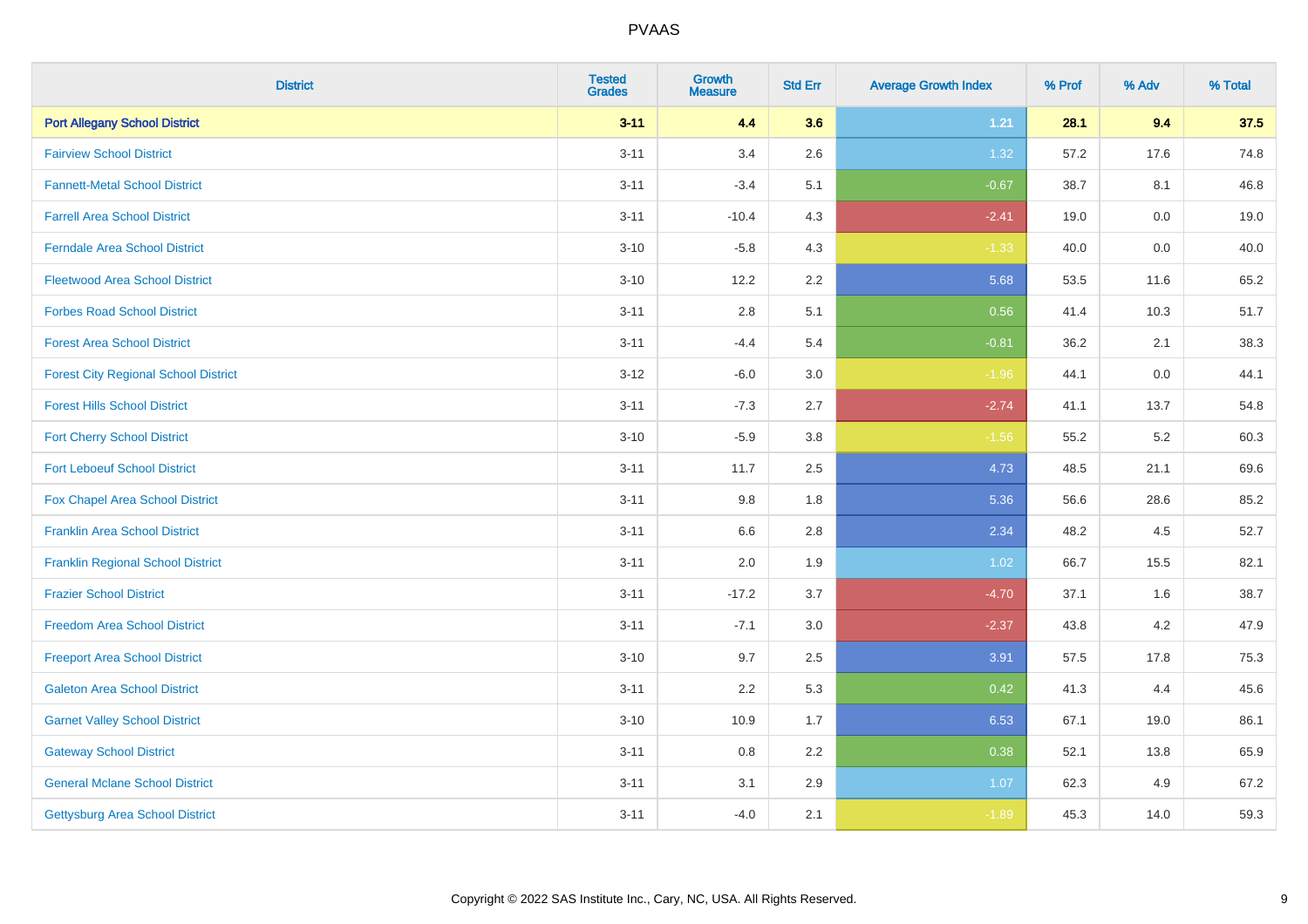| <b>District</b>                               | <b>Tested</b><br><b>Grades</b> | <b>Growth</b><br><b>Measure</b> | <b>Std Err</b> | <b>Average Growth Index</b> | % Prof | % Adv   | % Total |
|-----------------------------------------------|--------------------------------|---------------------------------|----------------|-----------------------------|--------|---------|---------|
| <b>Port Allegany School District</b>          | $3 - 11$                       | 4.4                             | 3.6            | $1.21$                      | 28.1   | 9.4     | 37.5    |
| <b>Gillingham Charter School</b>              | $3 - 11$                       | $-4.4$                          | 5.6            | $-0.77$                     | 20.8   | $8.3\,$ | 29.2    |
| <b>Girard School District</b>                 | $3 - 11$                       | $-0.6$                          | 2.7            | $-0.22$                     | 53.9   | 15.6    | 69.6    |
| <b>Glendale School District</b>               | $3 - 10$                       | $-0.9$                          | 3.7            | $-0.24$                     | 50.0   | 5.4     | 55.4    |
| <b>Governor Mifflin School District</b>       | $3 - 11$                       | 4.1                             | 1.8            | 2.33                        | 42.5   | 7.2     | 49.7    |
| <b>Great Valley School District</b>           | $3 - 11$                       | 15.0                            | 1.9            | 7.98                        | 50.0   | 35.0    | 85.0    |
| <b>Greater Johnstown School District</b>      | $3 - 11$                       | $-3.1$                          | 2.6            | $-1.19$                     | 26.1   | 0.0     | 26.1    |
| <b>Greater Latrobe School District</b>        | $3 - 11$                       | 0.6                             | 1.9            | 0.31                        | 55.5   | 14.1    | 69.5    |
| <b>Greater Nanticoke Area School District</b> | $3 - 12$                       | 11.2                            | 2.8            | 4.01                        | 38.0   | 12.4    | 50.4    |
| <b>Greencastle-Antrim School District</b>     | $3 - 11$                       | $-3.0$                          | 2.2            | $-1.36$                     | 62.4   | 9.9     | 72.3    |
| <b>Greensburg Salem School District</b>       | $3 - 11$                       | $-4.4$                          | 2.4            | $-1.88$                     | 47.6   | 4.9     | 52.4    |
| <b>Greenville Area School District</b>        | $3 - 11$                       | 0.7                             | 2.9            | 0.26                        | 53.4   | 6.9     | 60.3    |
| <b>Greenwood School District</b>              | $3 - 11$                       | 15.9                            | 3.9            | 4.11                        | 50.0   | 25.0    | 75.0    |
| <b>Grove City Area School District</b>        | $3 - 12$                       | 5.1                             | 2.4            | 2.09                        | 36.4   | 16.5    | 52.8    |
| <b>Halifax Area School District</b>           | $3 - 11$                       | 4.7                             | 3.9            | 1.22                        | 61.5   | 9.6     | 71.2    |
| <b>Hamburg Area School District</b>           | $3 - 11$                       | 8.9                             | 2.5            | 3.63                        | 43.5   | 8.2     | 51.7    |
| <b>Hampton Township School District</b>       | $3 - 11$                       | 5.1                             | 2.2            | 2.35                        | 54.0   | 28.2    | 82.2    |
| <b>Hanover Area School District</b>           | $3 - 11$                       | 2.2                             | 4.6            | 0.48                        | 42.9   | 5.7     | 48.6    |
| <b>Hanover Public School District</b>         | $3 - 11$                       | 5.2                             | $2.8\,$        | 1.83                        | 52.2   | 14.4    | 66.7    |
| <b>Harbor Creek School District</b>           | $3 - 11$                       | $-7.1$                          | 2.7            | $-2.67$                     | 48.8   | 15.2    | 64.0    |
| Harmony Area School District                  | $3 - 10$                       | 4.5                             | 6.3            | 0.72                        | 33.3   | 13.3    | 46.7    |
| <b>Harrisburg City School District</b>        | $3 - 11$                       | $-0.4$                          | 2.1            | $-0.19$                     | 15.1   | 0.4     | 15.5    |
| Hatboro-Horsham School District               | $3 - 11$                       | $-12.8$                         | 1.7            | $-7.47$                     | 45.6   | 7.2     | 52.8    |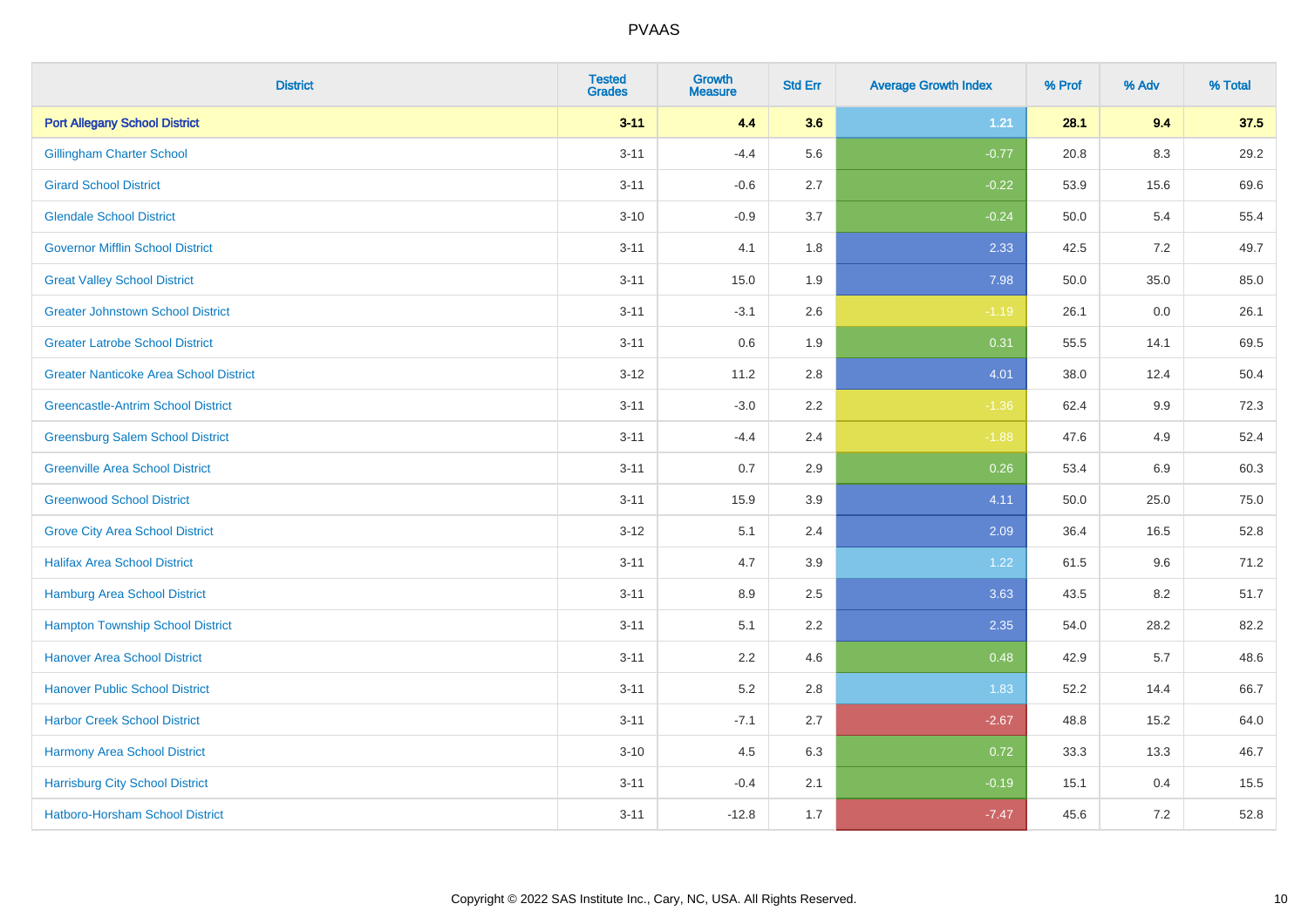| <b>District</b>                               | <b>Tested</b><br><b>Grades</b> | <b>Growth</b><br><b>Measure</b> | <b>Std Err</b> | <b>Average Growth Index</b> | % Prof | % Adv   | % Total |
|-----------------------------------------------|--------------------------------|---------------------------------|----------------|-----------------------------|--------|---------|---------|
| <b>Port Allegany School District</b>          | $3 - 11$                       | 4.4                             | 3.6            | $1.21$                      | 28.1   | 9.4     | 37.5    |
| <b>Haverford Township School District</b>     | $3 - 11$                       | $8.0\,$                         | 1.5            | 5.27                        | 53.0   | 25.5    | 78.6    |
| <b>Hazleton Area School District</b>          | $3 - 11$                       | 9.6                             | 1.4            | 6.77                        | 45.0   | 7.8     | 52.9    |
| <b>Hempfield Area School District</b>         | $3-12$                         | 4.6                             | 1.6            | 2.86                        | 53.5   | 20.1    | 73.6    |
| <b>Hempfield School District</b>              | $3 - 11$                       | 0.1                             | 1.4            | 0.08                        | 58.2   | 9.9     | 68.2    |
| <b>Hermitage School District</b>              | $3 - 12$                       | 3.8                             | 2.4            | 1.60                        | 57.5   | 9.3     | 66.8    |
| <b>Highlands School District</b>              | $3 - 11$                       | $-7.4$                          | 2.7            | $-2.76$                     | 44.4   | 3.7     | 48.2    |
| Hollidaysburg Area School District            | $3 - 11$                       | 6.0                             | 2.1            | 2.88                        | 57.1   | 12.3    | 69.4    |
| <b>Homer-Center School District</b>           | $3 - 11$                       | 9.7                             | 3.6            | 2.70                        | 45.1   | 17.2    | 62.3    |
| Hope For Hyndman Charter School               | $3 - 11$                       | $-2.0$                          | 6.1            | $-0.32$                     | 33.3   | 0.0     | 33.3    |
| <b>Hopewell Area School District</b>          | $3 - 11$                       | 2.6                             | 2.7            | 0.97                        | 58.4   | 4.0     | 62.4    |
| Huntingdon Area School District               | $3 - 11$                       | $-2.0$                          | 2.7            | $-0.72$                     | 36.8   | 10.3    | 47.0    |
| Imhotep Institute Charter High School         | $9 - 11$                       | $-5.3$                          | 5.8            | $-0.92$                     | 25.0   | $0.0\,$ | 25.0    |
| Indiana Area School District                  | $3 - 11$                       | $-5.3$                          | 2.3            | $-2.28$                     | 47.6   | 18.4    | 66.1    |
| <b>Innovative Arts Academy Charter School</b> | $6 - 11$                       | $-9.1$                          | 3.7            | $-2.44$                     | 9.5    | $0.0\,$ | 9.5     |
| Insight PA Cyber Charter School               | $3 - 11$                       | 0.7                             | 5.7            | 0.12                        | 50.0   | 4.8     | 54.8    |
| <b>Interboro School District</b>              | $3 - 12$                       | $-7.3$                          | 2.1            | $-3.43$                     | 46.6   | 4.8     | 51.4    |
| <b>Iroquois School District</b>               | $3 - 11$                       | 13.1                            | 3.0            | 4.35                        | 48.2   | 7.8     | 56.0    |
| <b>Jamestown Area School District</b>         | $3 - 11$                       | 13.5                            | 4.2            | 3.19                        | 64.4   | 13.3    | 77.8    |
| Jeannette City School District                | $3 - 11$                       | $-4.3$                          | $3.8\,$        | $-1.13$                     | 46.7   | 7.5     | 54.2    |
| Jefferson County-Dubois AVTS                  | $9 - 11$                       | $-16.2$                         | 3.9            | $-4.16$                     | 23.0   | 0.0     | 23.0    |
| Jefferson-Morgan School District              | $3 - 10$                       | $-9.9$                          | 4.2            | $-2.35$                     | 43.8   | 4.2     | 47.9    |
| <b>Jenkintown School District</b>             | $3 - 11$                       | 12.5                            | 4.4            | 2.84                        | 54.6   | 29.6    | 84.1    |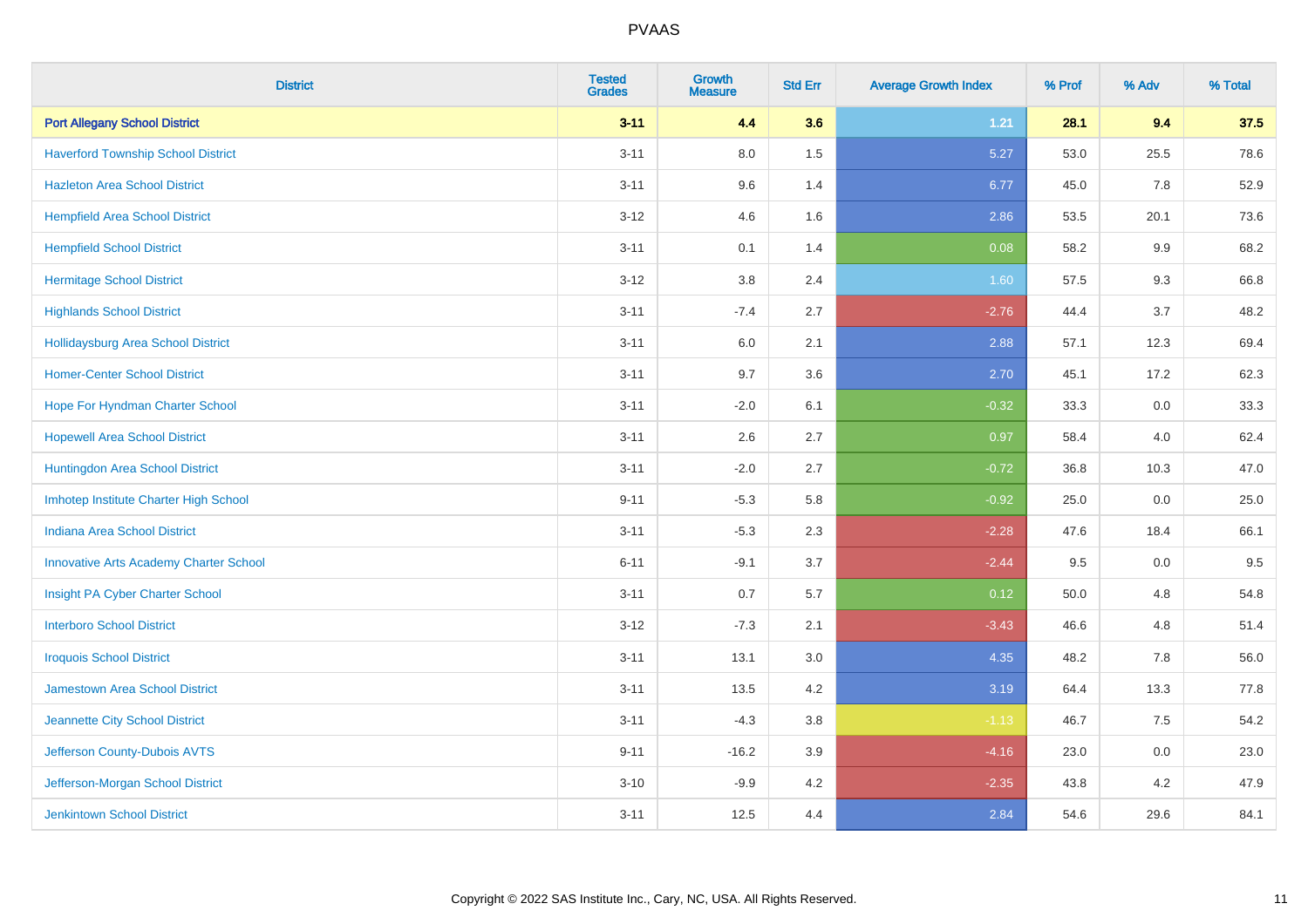| <b>District</b>                                 | <b>Tested</b><br><b>Grades</b> | <b>Growth</b><br><b>Measure</b> | <b>Std Err</b> | <b>Average Growth Index</b> | % Prof | % Adv   | % Total |
|-------------------------------------------------|--------------------------------|---------------------------------|----------------|-----------------------------|--------|---------|---------|
| <b>Port Allegany School District</b>            | $3 - 11$                       | 4.4                             | 3.6            | $1.21$                      | 28.1   | 9.4     | 37.5    |
| <b>Jersey Shore Area School District</b>        | $3 - 11$                       | 0.5                             | 2.6            | 0.21                        | 47.1   | $9.2\,$ | 56.2    |
| Jim Thorpe Area School District                 | $3 - 11$                       | $-5.8$                          | 2.7            | $-2.19$                     | 33.3   | 7.4     | 40.7    |
| Johnsonburg Area School District                | $3 - 11$                       | $-14.1$                         | 3.9            | $-3.62$                     | 54.0   | 4.6     | 58.6    |
| <b>Juniata County School District</b>           | $3 - 12$                       | $-4.9$                          | 2.1            | $-2.26$                     | 38.5   | 2.9     | 41.4    |
| Juniata Valley School District                  | $3 - 11$                       | $-3.9$                          | 3.5            | $-1.10$                     | 44.4   | 3.5     | 47.8    |
| <b>Kane Area School District</b>                | $3 - 10$                       | $-3.7$                          | 3.2            | $-1.17$                     | 39.5   | 9.9     | 49.4    |
| <b>Karns City Area School District</b>          | $3 - 11$                       | $-6.0$                          | 2.9            | $-2.03$                     | 53.1   | 8.3     | 61.5    |
| <b>Kennett Consolidated School District</b>     | $3 - 11$                       | 4.8                             | 1.8            | 2.61                        | 52.5   | 10.7    | 63.2    |
| <b>Keystone Central School District</b>         | $3 - 11$                       | $-5.1$                          | 2.0            | $-2.46$                     | 44.7   | 4.6     | 49.4    |
| <b>Keystone Education Center Charter School</b> | $3 - 12$                       | $-12.9$                         | 5.9            | $-2.19$                     | 28.0   | 0.0     | 28.0    |
| <b>Keystone Oaks School District</b>            | $3 - 11$                       | 5.5                             | 2.6            | 2.07                        | 53.2   | 12.1    | 65.4    |
| <b>Keystone School District</b>                 | $3 - 11$                       | 3.1                             | 3.3            | 0.94                        | 50.6   | $6.5\,$ | 57.1    |
| <b>KIPP Dubois Charter School</b>               | $9 - 10$                       | 4.7                             | 3.3            | 1.40                        | 31.0   | 1.4     | 32.4    |
| <b>Kiski Area School District</b>               | $3 - 11$                       | $-3.7$                          | 2.0            | $-1.86$                     | 57.4   | 10.4    | 67.8    |
| <b>Kutztown Area School District</b>            | $3 - 12$                       | $-0.2$                          | 3.2            | $-0.05$                     | 55.4   | 13.3    | 68.7    |
| La Academia Partnership Charter School          | $6 - 11$                       | $-11.0$                         | 4.7            | $-2.34$                     | 6.8    | 0.0     | 6.8     |
| Lackawanna Trail School District                | $3 - 10$                       | $-21.7$                         | 3.5            | $-6.20$                     | 38.5   | 1.5     | 40.0    |
| <b>Lakeland School District</b>                 | $3 - 11$                       | 1.1                             | 2.8            | 0.38                        | 48.6   | 3.7     | 52.3    |
| Lake-Lehman School District                     | $3 - 11$                       | 10.8                            | 2.7            | 3.93                        | 55.3   | 7.9     | 63.2    |
| <b>Lakeview School District</b>                 | $3 - 11$                       | $-0.9$                          | 3.7            | $-0.24$                     | 60.3   | 3.2     | 63.5    |
| Lampeter-Strasburg School District              | $3 - 12$                       | $-8.6$                          | 2.0            | $-4.33$                     | 55.1   | 9.8     | 64.8    |
| <b>Lancaster School District</b>                | $3 - 12$                       | $-15.8$                         | 1.5            | $-10.90$                    | 14.6   | 2.3     | 16.9    |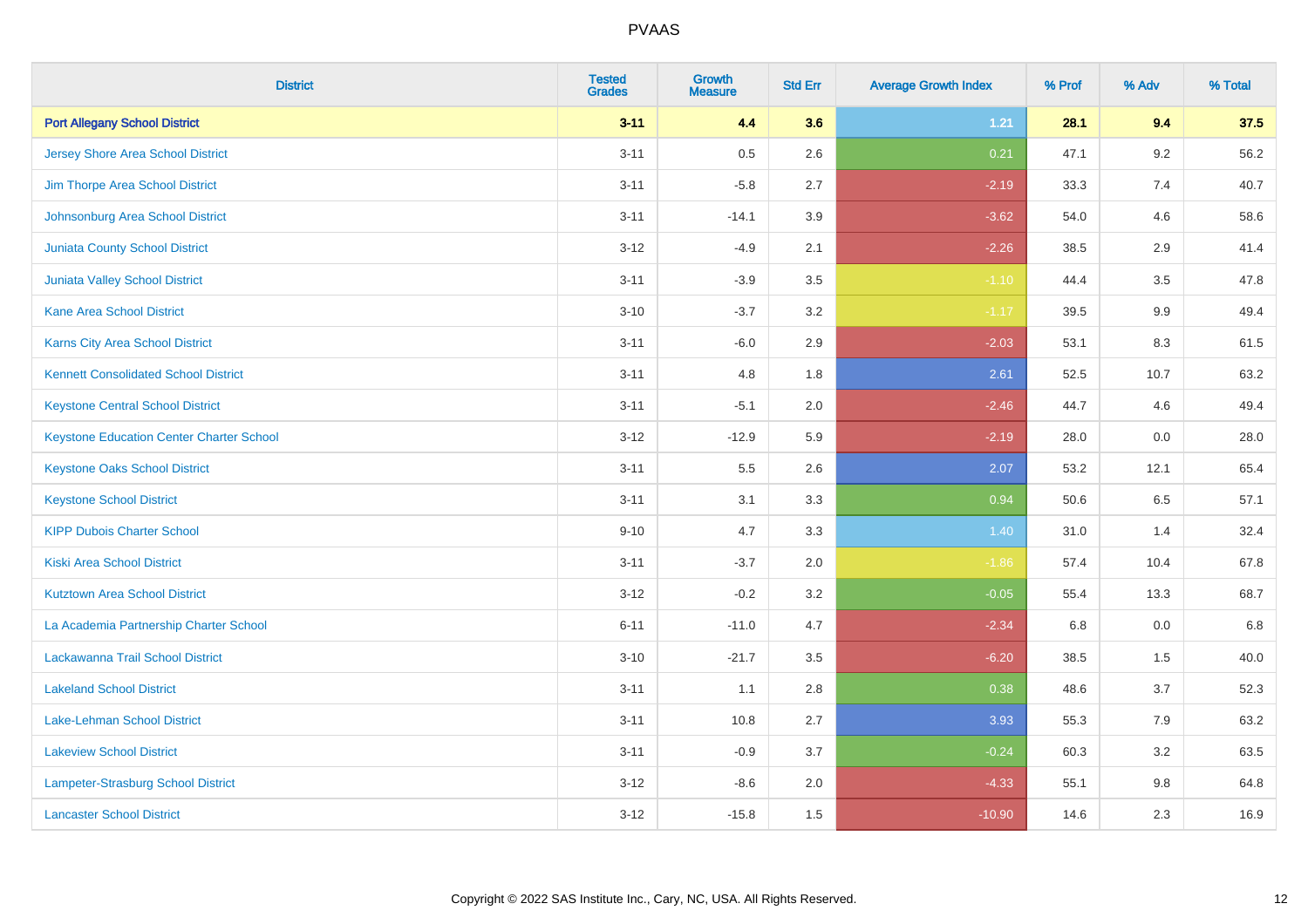| <b>District</b>                                    | <b>Tested</b><br><b>Grades</b> | <b>Growth</b><br><b>Measure</b> | <b>Std Err</b> | <b>Average Growth Index</b> | % Prof | % Adv   | % Total |
|----------------------------------------------------|--------------------------------|---------------------------------|----------------|-----------------------------|--------|---------|---------|
| <b>Port Allegany School District</b>               | $3 - 11$                       | 4.4                             | 3.6            | $1.21$                      | 28.1   | 9.4     | 37.5    |
| <b>Laurel Highlands School District</b>            | $3 - 11$                       | 4.3                             | 2.4            | 1.81                        | 44.9   | 9.6     | 54.5    |
| <b>Laurel School District</b>                      | $3 - 11$                       | 1.8                             | 3.1            | 0.59                        | 70.1   | 2.3     | 72.4    |
| <b>Lawrence County CTC</b>                         | $10 - 11$                      | $-21.7$                         | 3.6            | $-6.05$                     | 19.8   | $0.0\,$ | 19.8    |
| <b>Lebanon School District</b>                     | $3 - 11$                       | $-1.6$                          | 1.9            | $-0.80$                     | 24.4   | 2.6     | 27.0    |
| Leechburg Area School District                     | $3 - 11$                       | 4.4                             | 4.0            | 1.09                        | 47.8   | 19.6    | 67.4    |
| Lehigh Career & Technical Institute                | $10 - 12$                      | 5.6                             | 5.6            | 0.99                        | 78.3   | 0.0     | 78.3    |
| Lehigh Valley Academy Regional Charter School      | $3 - 11$                       | 0.7                             | 2.3            | 0.32                        | 46.3   | 5.0     | 51.4    |
| Lehigh Valley Charter High School For The Arts     | $9 - 10$                       | 7.3                             | 2.6            | 2.82                        | 62.3   | 18.2    | 80.5    |
| Lehighton Area School District                     | $3 - 11$                       | $-1.6$                          | 2.3            | $-0.70$                     | 51.1   | 5.6     | 56.7    |
| <b>Lewisburg Area School District</b>              | $3 - 11$                       | $-2.7$                          | 2.6            | $-1.03$                     | 57.0   | 18.5    | 75.6    |
| <b>Ligonier Valley School District</b>             | $3 - 11$                       | 4.2                             | 3.1            | 1.34                        | 59.1   | 10.3    | 69.5    |
| Lincoln Leadership Academy Charter School          | $3 - 12$                       | 14.2                            | 6.4            | 2.22                        | 23.5   | $0.0\,$ | 23.5    |
| <b>Lincoln Park Performing Arts Charter School</b> | $7 - 11$                       | 3.6                             | 2.5            | 1.42                        | 59.6   | 14.7    | 74.3    |
| <b>Line Mountain School District</b>               | $3 - 11$                       | 4.1                             | 3.2            | 1.27                        | 52.9   | 9.2     | 62.1    |
| <b>Littlestown Area School District</b>            | $3 - 11$                       | 11.4                            | 2.5            | 4.62                        | 55.2   | 10.4    | 65.6    |
| <b>Lower Dauphin School District</b>               | $3 - 11$                       | 0.6                             | 1.9            | 0.33                        | 49.2   | 12.6    | 61.8    |
| <b>Lower Merion School District</b>                | $3 - 11$                       | 19.0                            | 1.3            | 14.93                       | 55.6   | 29.9    | 85.5    |
| <b>Lower Moreland Township School District</b>     | $3 - 11$                       | 2.0                             | 2.2            | 0.95                        | 62.8   | 17.0    | 79.8    |
| <b>Loyalsock Township School District</b>          | $3 - 12$                       | 4.2                             | 2.8            | 1.47                        | 54.3   | 2.1     | 56.4    |
| <b>Mahanoy Area School District</b>                | $3 - 10$                       | $-9.0$                          | 3.6            | $-2.49$                     | 26.2   | 1.6     | 27.9    |
| <b>Manheim Central School District</b>             | $3 - 11$                       | 2.1                             | 2.1            | 1.01                        | 53.2   | 11.6    | 64.8    |
| <b>Manheim Township School District</b>            | $3 - 12$                       | $-0.9$                          | 1.6            | $-0.58$                     | 53.2   | 15.5    | 68.7    |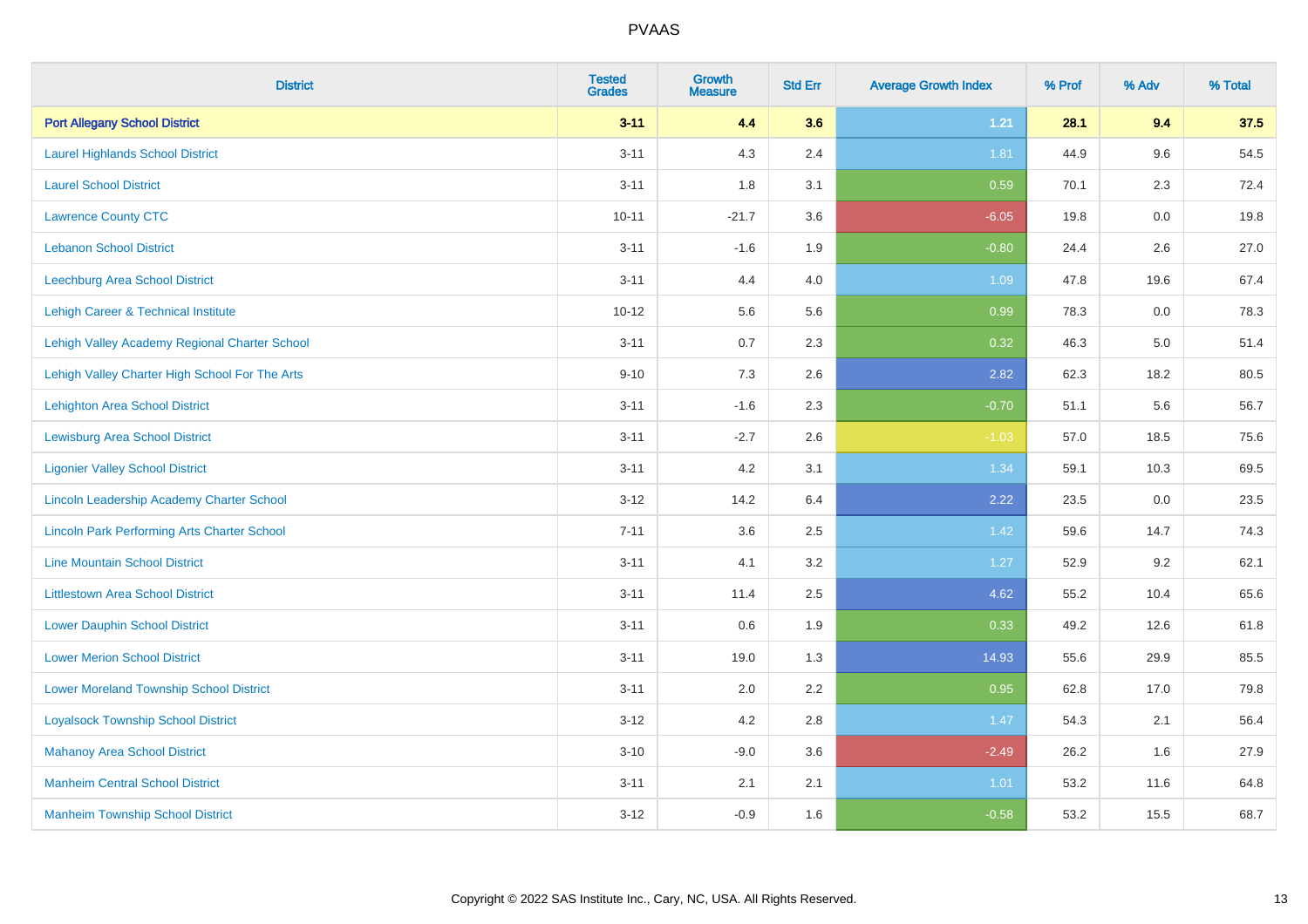| <b>District</b>                                   | <b>Tested</b><br><b>Grades</b> | Growth<br><b>Measure</b> | <b>Std Err</b> | <b>Average Growth Index</b> | % Prof | % Adv | % Total |
|---------------------------------------------------|--------------------------------|--------------------------|----------------|-----------------------------|--------|-------|---------|
| <b>Port Allegany School District</b>              | $3 - 11$                       | 4.4                      | 3.6            | 1.21                        | 28.1   | 9.4   | 37.5    |
| <b>Marion Center Area School District</b>         | $3 - 10$                       | $-12.0$                  | 3.1            | $-3.87$                     | 33.7   | 1.1   | 34.8    |
| Maritime Academy Charter School                   | $3 - 10$                       | $-11.4$                  | 3.5            | $-3.29$                     | 15.2   | 0.0   | 15.2    |
| <b>Marple Newtown School District</b>             | $3 - 11$                       | 2.0                      | 2.4            | 0.81                        | 57.6   | 12.8  | 70.4    |
| <b>Mars Area School District</b>                  | $3 - 10$                       | 5.7                      | 2.1            | 2.75                        | 57.9   | 18.2  | 76.1    |
| <b>MaST Community Charter School</b>              | $3 - 10$                       | $-4.1$                   | 2.7            | $-1.52$                     | 44.0   | 9.5   | 53.4    |
| <b>MaST Community Charter School II</b>           | $3 - 10$                       | 4.4                      | 3.2            | 1.37                        | 28.4   | 3.4   | 31.8    |
| <b>Mastery Charter High School-Lenfest Campus</b> | $7 - 11$                       | 2.5                      | 5.7            | 0.43                        | 40.0   | 0.0   | 40.0    |
| <b>Mastery Charter School - Gratz Campus</b>      | $7 - 10$                       | $-23.9$                  | 4.5            | $-5.29$                     | 2.9    | 0.0   | 2.9     |
| Mastery Charter School - Hardy Williams           | $3 - 11$                       | 11.4                     | 3.4            | 3.33                        | 44.3   | 5.7   | 50.0    |
| Mastery Charter School - Pickett Campus           | $6 - 10$                       | 5.6                      | 5.7            | 1.00                        | 27.8   | 0.0   | 27.8    |
| Mastery Charter School - Shoemaker Campus         | $7 - 10$                       | 4.1                      | 3.0            | 1.34                        | 20.9   | 3.3   | 24.2    |
| <b>Mastery Charter School - Thomas Campus</b>     | $3 - 10$                       | 2.1                      | 6.2            | 0.33                        | 28.6   | 0.0   | 28.6    |
| <b>Mcguffey School District</b>                   | $3 - 11$                       | 2.1                      | 2.6            | 0.81                        | 57.7   | 3.1   | 60.8    |
| <b>Mckeesport Area School District</b>            | $3 - 12$                       | 9.0                      | 2.4            | 3.72                        | 31.0   | 4.5   | 35.5    |
| <b>Mechanicsburg Area School District</b>         | $3 - 11$                       | 5.9                      | 1.8            | 3.29                        | 57.2   | 13.7  | 70.9    |
| <b>Mercer Area School District</b>                | $3 - 11$                       | $-0.2$                   | 3.3            | $-0.06$                     | 56.0   | 8.0   | 64.0    |
| <b>Methacton School District</b>                  | $3 - 11$                       | 2.5                      | 1.7            | 1.43                        | 62.5   | 16.4  | 79.0    |
| <b>Meyersdale Area School District</b>            | $3 - 11$                       | 4.2                      | 4.0            | 1.07                        | 43.1   | 6.9   | 50.0    |
| <b>Mid Valley School District</b>                 | $3 - 10$                       | $-1.7$                   | 3.0            | $-0.55$                     | 45.1   | 7.8   | 52.9    |
| <b>Middletown Area School District</b>            | $3 - 11$                       | $-5.3$                   | 2.6            | $-2.05$                     | 46.4   | 5.3   | 51.7    |
| <b>Midd-West School District</b>                  | $3 - 11$                       | 10.3                     | 2.7            | 3.80                        | 58.0   | 13.4  | 71.4    |
| <b>Mifflin County School District</b>             | $3 - 11$                       | 9.1                      | 1.7            | 5.49                        | 47.1   | 6.7   | 53.8    |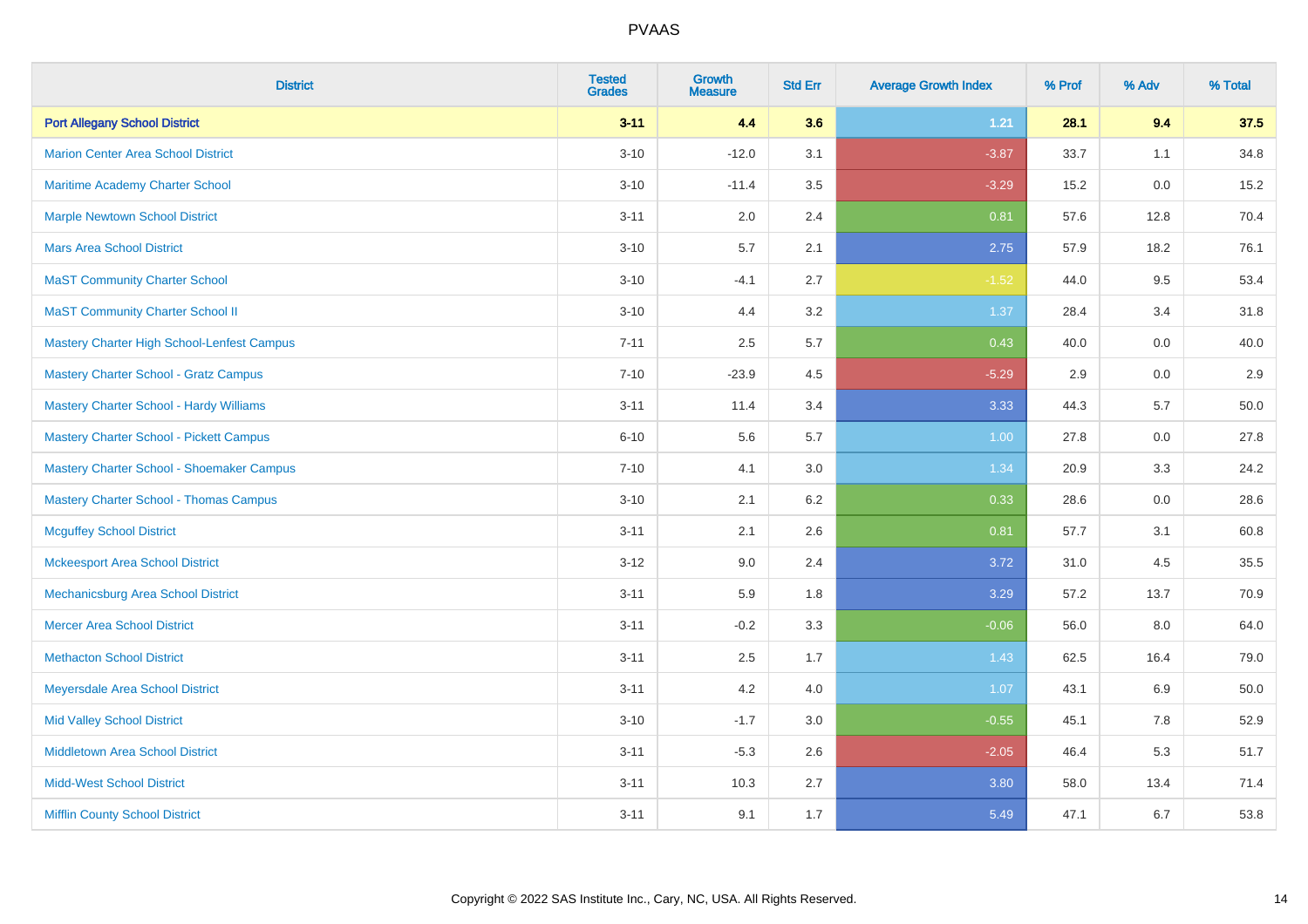| <b>District</b>                            | <b>Tested</b><br><b>Grades</b> | Growth<br><b>Measure</b> | <b>Std Err</b> | <b>Average Growth Index</b> | % Prof | % Adv   | % Total |
|--------------------------------------------|--------------------------------|--------------------------|----------------|-----------------------------|--------|---------|---------|
| <b>Port Allegany School District</b>       | $3 - 11$                       | 4.4                      | 3.6            | 1.21                        | 28.1   | 9.4     | 37.5    |
| Mifflinburg Area School District           | $3 - 11$                       | $-15.8$                  | 2.5            | $-6.30$                     | 42.4   | 4.0     | 46.4    |
| <b>Millcreek Township School District</b>  | $3 - 11$                       | 3.1                      | 1.5            | 2.06                        | 55.6   | 14.2    | 69.7    |
| Millersburg Area School District           | $3 - 11$                       | 6.2                      | 3.8            | 1.63                        | 51.8   | 7.4     | 59.3    |
| <b>Millville Area School District</b>      | $3 - 12$                       | $-0.9$                   | 4.7            | $-0.18$                     | 51.4   | 5.4     | 56.8    |
| <b>Milton Area School District</b>         | $3 - 11$                       | $-8.7$                   | 2.5            | $-3.52$                     | 45.4   | $6.9\,$ | 52.3    |
| <b>Minersville Area School District</b>    | $3 - 11$                       | $-14.4$                  | 3.7            | $-3.90$                     | 39.3   | 3.3     | 42.6    |
| <b>Mohawk Area School District</b>         | $3 - 11$                       | $-7.5$                   | 3.1            | $-2.45$                     | 49.4   | 11.0    | 60.4    |
| <b>Monessen City School District</b>       | $3 - 10$                       | 8.3                      | 4.5            | 1.85                        | 42.9   | 2.9     | 45.7    |
| <b>Moniteau School District</b>            | $3 - 11$                       | $-11.8$                  | 3.3            | $-3.56$                     | 50.0   | 6.3     | 56.3    |
| <b>Montgomery Area School District</b>     | $3 - 11$                       | 10.7                     | 3.6            | 2.96                        | 48.7   | 12.4    | 61.1    |
| <b>Montour School District</b>             | $3 - 11$                       | $-1.8$                   | 2.1            | $-0.88$                     | 61.4   | 15.1    | 76.5    |
| Montoursville Area School District         | $3 - 12$                       | 10.8                     | 2.5            | 4.24                        | 44.6   | 20.1    | 64.8    |
| <b>Montrose Area School District</b>       | $3 - 10$                       | $-5.5$                   | 3.0            | $-1.82$                     | 46.7   | 5.4     | 52.2    |
| <b>Moon Area School District</b>           | $3 - 11$                       | 8.2                      | 1.9            | 4.25                        | 58.7   | 18.5    | 77.2    |
| Morrisville Borough School District        | $3 - 11$                       | 4.8                      | 4.3            | 1.10                        | 30.2   | 2.3     | 32.6    |
| <b>Moshannon Valley School District</b>    | $3 - 10$                       | $-7.0$                   | 3.4            | $-2.01$                     | 48.5   | 0.0     | 48.5    |
| <b>Mount Carmel Area School District</b>   | $3 - 11$                       | $-0.6$                   | 3.1            | $-0.18$                     | 45.3   | 2.1     | 47.4    |
| <b>Mount Pleasant Area School District</b> | $3 - 11$                       | $-5.0$                   | 2.6            | $-1.93$                     | 52.6   | 0.0     | 52.6    |
| <b>Mount Union Area School District</b>    | $3 - 10$                       | $-6.1$                   | 3.1            | $-1.97$                     | 32.2   | 3.4     | 35.6    |
| <b>Mountain View School District</b>       | $3 - 11$                       | 20.9                     | 3.5            | 5.91                        | 57.8   | 20.3    | 78.1    |
| Mt Lebanon School District                 | $3 - 11$                       | $-1.0$                   | 1.5            | $-0.70$                     | 61.9   | 24.0    | 85.9    |
| <b>Muhlenberg School District</b>          | $3 - 10$                       | 4.0                      | 1.9            | 2.10                        | 34.2   | 2.6     | 36.8    |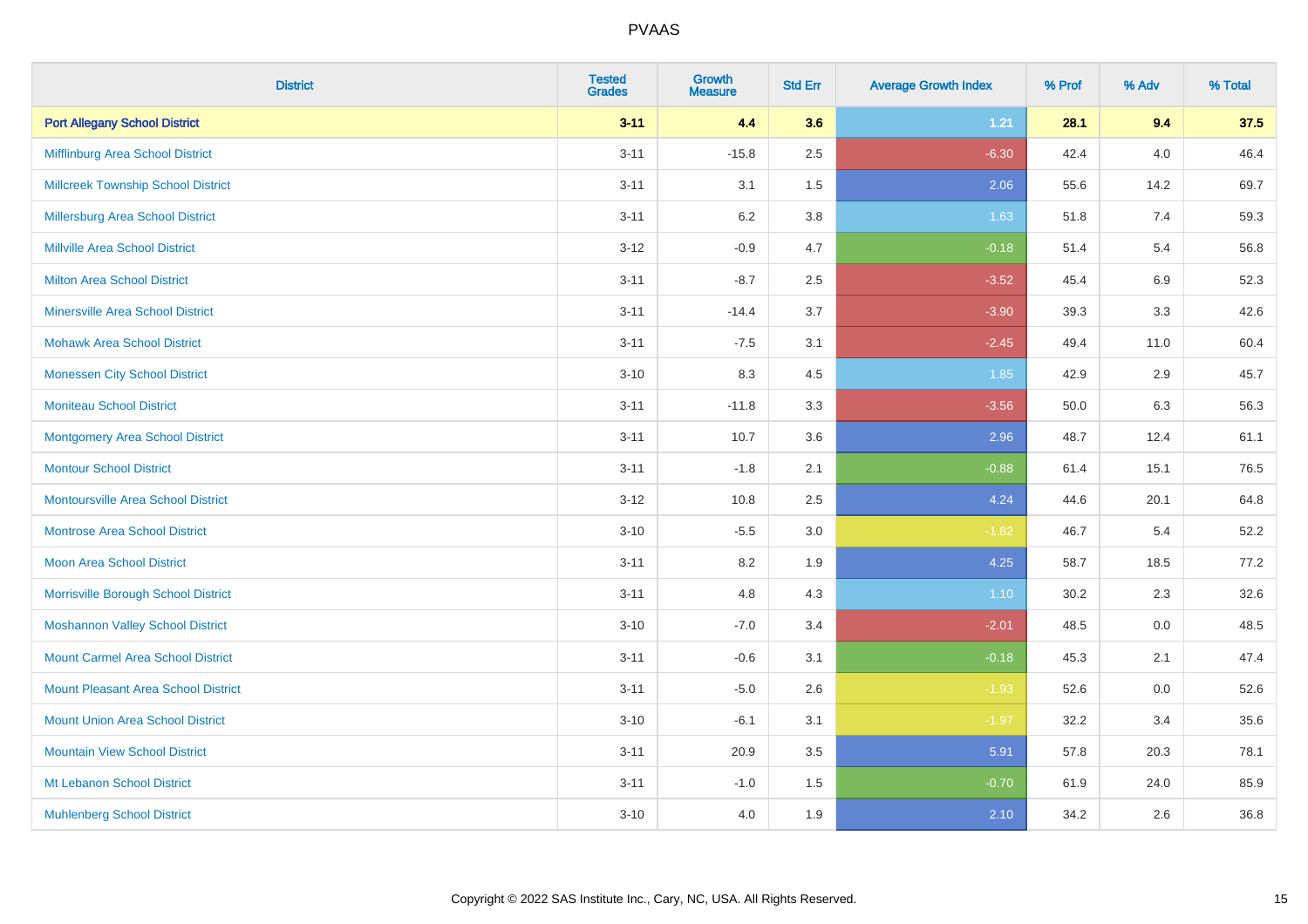| <b>District</b>                             | <b>Tested</b><br><b>Grades</b> | <b>Growth</b><br><b>Measure</b> | <b>Std Err</b> | <b>Average Growth Index</b> | % Prof | % Adv | % Total |
|---------------------------------------------|--------------------------------|---------------------------------|----------------|-----------------------------|--------|-------|---------|
| <b>Port Allegany School District</b>        | $3 - 11$                       | 4.4                             | 3.6            | 1.21                        | 28.1   | 9.4   | 37.5    |
| Multicultural Academy Charter School        | $9 - 11$                       | 9.5                             | 3.5            | 2.69                        | 22.0   | 0.0   | 22.0    |
| <b>Muncy School District</b>                | $3 - 11$                       | $-8.1$                          | 3.7            | $-2.21$                     | 42.0   | 3.8   | 45.8    |
| Nazareth Area School District               | $3 - 11$                       | $-4.7$                          | 1.7            | $-2.82$                     | 59.2   | 9.9   | 69.0    |
| <b>Neshaminy School District</b>            | $3 - 11$                       | 4.0                             | 1.3            | 3.02                        | 58.7   | 9.5   | 68.2    |
| <b>Neshannock Township School District</b>  | $3 - 10$                       | $-9.7$                          | 2.9            | $-3.34$                     | 62.4   | 5.6   | 67.9    |
| <b>New Brighton Area School District</b>    | $3 - 11$                       | 4.6                             | 3.1            | 1.47                        | 60.9   | 5.8   | 66.7    |
| <b>New Castle Area School District</b>      | $3 - 12$                       | $-6.4$                          | 2.4            | $-2.66$                     | 32.5   | 4.3   | 36.8    |
| <b>New Foundations Charter School</b>       | $3 - 11$                       | 5.4                             | $2.2^{\circ}$  | 2.41                        | 47.2   | 2.5   | 49.8    |
| <b>New Hope-Solebury School District</b>    | $3 - 11$                       | 7.5                             | 2.9            | 2.57                        | 68.2   | 22.7  | 90.9    |
| New Kensington-Arnold School District       | $3 - 11$                       | $-0.4$                          | 3.8            | $-0.10$                     | 40.7   | 3.7   | 44.4    |
| <b>Newport School District</b>              | $3 - 12$                       | 1.4                             | 3.5            | 0.41                        | 51.5   | 10.3  | 61.8    |
| Norristown Area School District             | $3 - 12$                       | $-12.8$                         | 1.6            | $-7.98$                     | 23.5   | 2.3   | 25.7    |
| <b>North Allegheny School District</b>      | $3 - 11$                       | 17.4                            | 1.3            | 13.52                       | 59.5   | 28.1  | 87.6    |
| <b>North Clarion County School District</b> | $3 - 12$                       | 3.7                             | 4.3            | 0.85                        | 67.5   | 15.0  | 82.5    |
| <b>North East School District</b>           | $3 - 11$                       | $-9.3$                          | 3.1            | $-3.02$                     | 62.6   | 14.4  | 77.0    |
| <b>North Hills School District</b>          | $3 - 11$                       | $-1.8$                          | 1.8            | $-0.96$                     | 59.1   | 14.1  | 73.2    |
| <b>North Penn School District</b>           | $3 - 11$                       | 9.1                             | 1.1            | 8.36                        | 55.8   | 17.0  | 72.8    |
| <b>North Pocono School District</b>         | $3 - 11$                       | $-2.3$                          | 3.4            | $-0.68$                     | 52.0   | 16.4  | 68.5    |
| <b>North Schuylkill School District</b>     | $3 - 11$                       | $-1.0$                          | 2.4            | $-0.42$                     | 41.8   | 5.1   | 46.8    |
| <b>North Star School District</b>           | $3 - 11$                       | $-8.7$                          | 3.5            | $-2.51$                     | 47.8   | 6.0   | 53.7    |
| Northampton Area School District            | $3 - 11$                       | 4.0                             | 1.6            | 2.51                        | 52.3   | 10.8  | 63.1    |
| <b>Northeast Bradford School District</b>   | $3 - 10$                       | $-3.1$                          | 4.0            | $-0.78$                     | 33.9   | 3.4   | 37.3    |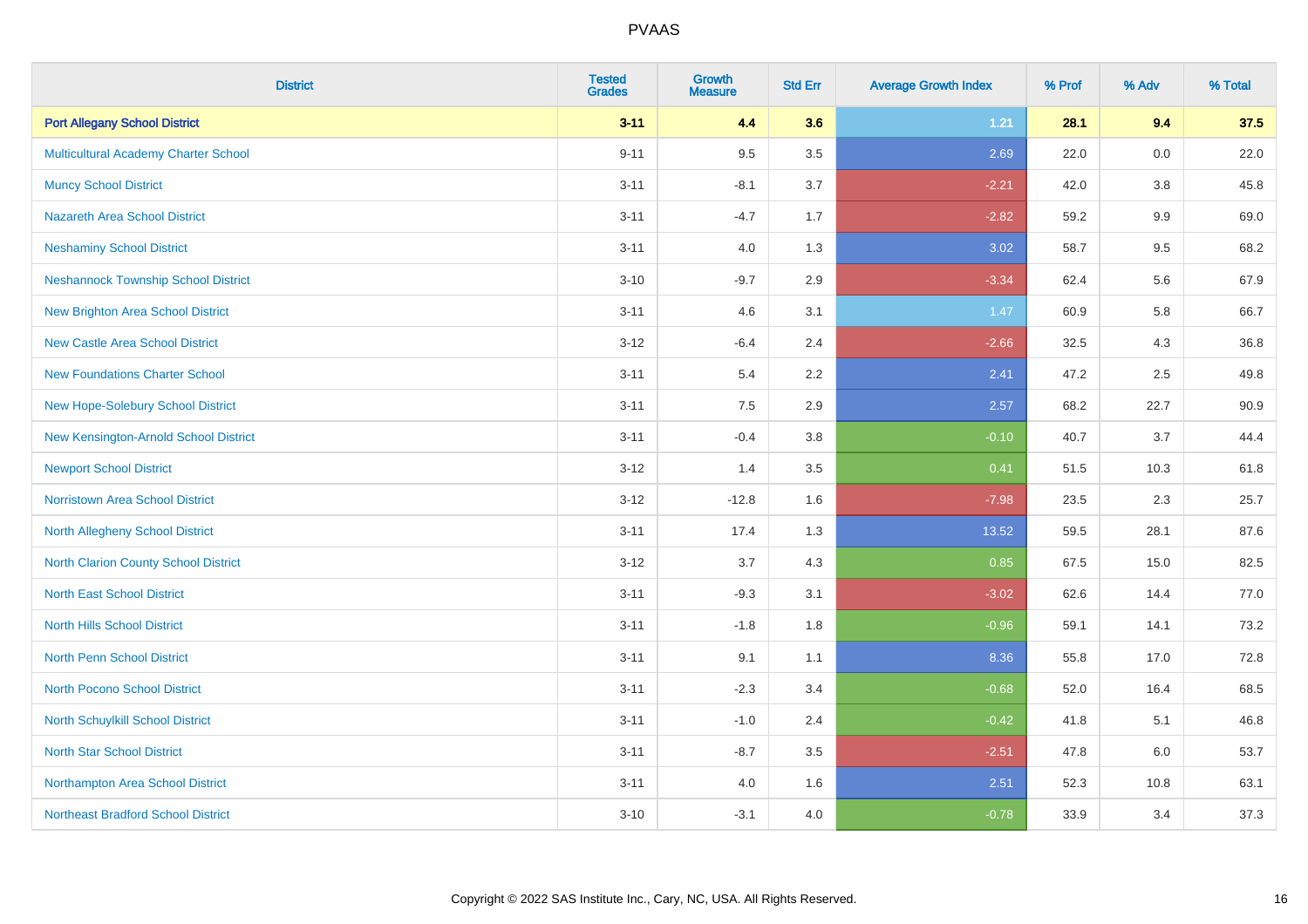| <b>District</b>                         | <b>Tested</b><br><b>Grades</b> | <b>Growth</b><br><b>Measure</b> | <b>Std Err</b> | <b>Average Growth Index</b> | % Prof | % Adv | % Total |
|-----------------------------------------|--------------------------------|---------------------------------|----------------|-----------------------------|--------|-------|---------|
| <b>Port Allegany School District</b>    | $3 - 11$                       | 4.4                             | 3.6            | $1.21$                      | 28.1   | 9.4   | 37.5    |
| Northeastern York School District       | $3 - 11$                       | 5.9                             | 2.0            | 3.03                        | 51.1   | 16.6  | 67.6    |
| Northern Bedford County School District | $3 - 11$                       | 16.5                            | 3.6            | 4.58                        | 51.7   | 20.0  | 71.7    |
| Northern Cambria School District        | $3 - 11$                       | 10.0                            | 3.3            | 3.04                        | 47.4   | 5.1   | 52.6    |
| Northern Lebanon School District        | $3 - 11$                       | 0.4                             | 2.5            | 0.15                        | 28.0   | 3.0   | 31.0    |
| Northern Lehigh School District         | $3 - 12$                       | $-10.4$                         | 2.7            | $-3.82$                     | 28.0   | 9.3   | 37.3    |
| <b>Northern Potter School District</b>  | $3 - 12$                       | $-13.1$                         | 4.6            | $-2.84$                     | 37.5   | 0.0   | 37.5    |
| Northern Tioga School District          | $3 - 12$                       | $-7.5$                          | 2.8            | $-2.64$                     | 54.0   | 1.2   | 55.2    |
| Northern York County School District    | $3 - 11$                       | 15.6                            | 2.0            | 7.98                        | 57.4   | 11.5  | 68.8    |
| Northgate School District               | $3 - 11$                       | 6.3                             | 3.6            | 1.73                        | 53.3   | 16.7  | 70.0    |
| Northwest Area School District          | $3 - 10$                       | $-10.0$                         | 3.8            | $-2.59$                     | 34.6   | 7.3   | 41.8    |
| Northwestern Lehigh School District     | $3 - 11$                       | 2.2                             | 2.3            | 0.93                        | 53.3   | 9.7   | 63.0    |
| Northwestern School District            | $3 - 11$                       | $-24.9$                         | 3.5            | $-7.13$                     | 42.6   | 2.9   | 45.6    |
| <b>Norwin School District</b>           | $3 - 11$                       | 18.0                            | 1.7            | 10.37                       | 58.5   | 27.0  | 85.4    |
| Octorara Area School District           | $3 - 11$                       | 9.1                             | 2.4            | 3.82                        | 52.1   | 8.5   | 60.6    |
| Oil City Area School District           | $3 - 11$                       | $-2.9$                          | 2.6            | $-1.08$                     | 44.4   | 5.8   | 50.2    |
| <b>Old Forge School District</b>        | $3 - 12$                       | $-5.9$                          | 3.4            | $-1.73$                     | 52.9   | 7.1   | 60.0    |
| <b>Oley Valley School District</b>      | $3 - 11$                       | $-0.4$                          | 2.8            | $-0.15$                     | 43.1   | 12.9  | 56.0    |
| <b>Oswayo Valley School District</b>    | $3 - 12$                       | 8.5                             | 5.0            | 1.68                        | 50.0   | 16.7  | 66.7    |
| <b>Otto-Eldred School District</b>      | $3 - 11$                       | $-0.7$                          | 4.2            | $-0.15$                     | 56.2   | 6.2   | 62.5    |
| <b>Owen J Roberts School District</b>   | $3 - 11$                       | $-12.3$                         | 1.6            | $-7.61$                     | 57.0   | 11.9  | 69.0    |
| <b>Oxford Area School District</b>      | $3 - 11$                       | $-4.3$                          | 1.9            | $-2.26$                     | 41.3   | 8.0   | 49.3    |
| <b>Palisades School District</b>        | $3 - 11$                       | $-8.7$                          | 2.8            | $-3.06$                     | 53.8   | 6.7   | 60.5    |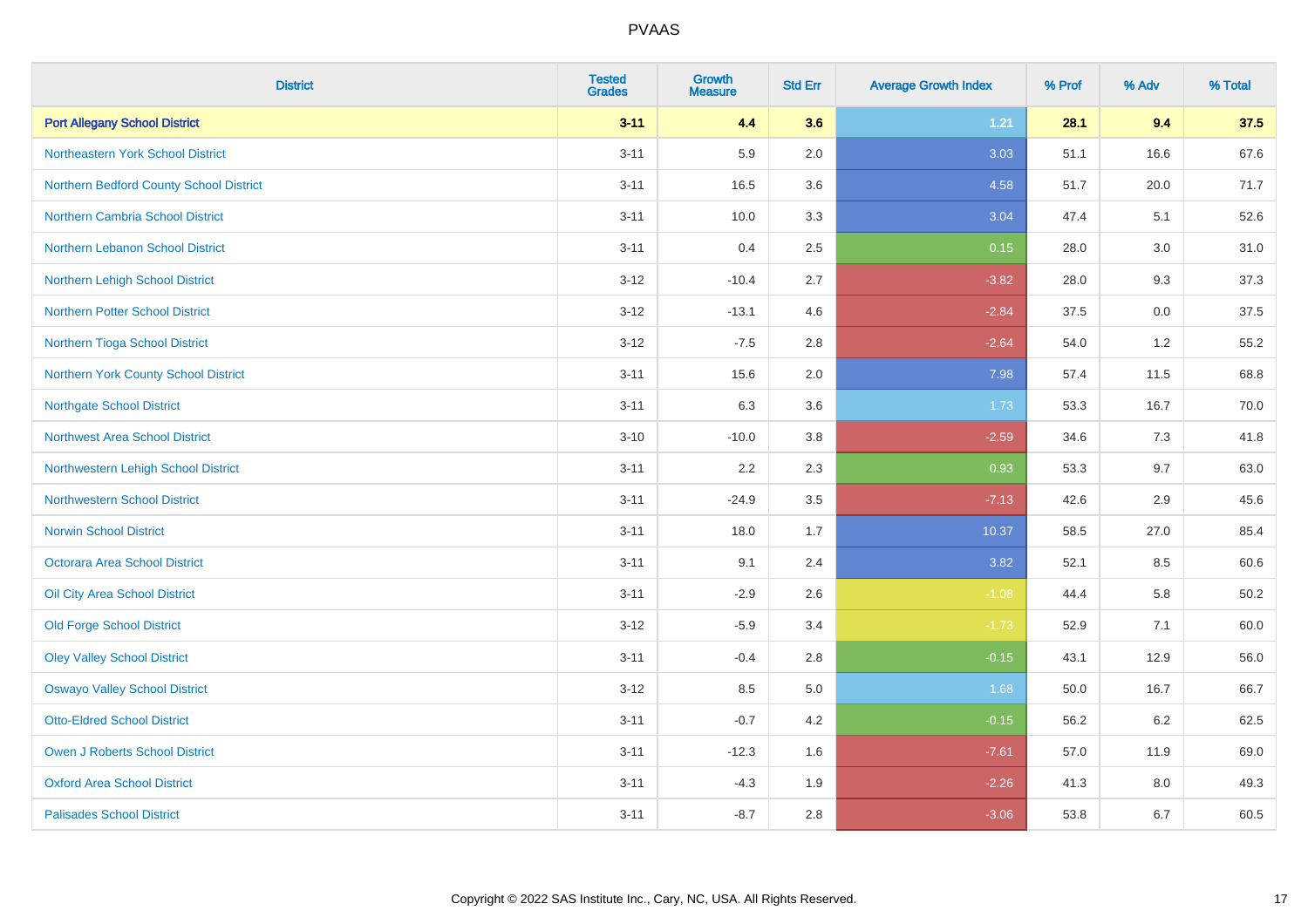| <b>District</b>                               | <b>Tested</b><br><b>Grades</b> | <b>Growth</b><br><b>Measure</b> | <b>Std Err</b> | <b>Average Growth Index</b> | % Prof | % Adv   | % Total |
|-----------------------------------------------|--------------------------------|---------------------------------|----------------|-----------------------------|--------|---------|---------|
| <b>Port Allegany School District</b>          | $3 - 11$                       | 4.4                             | 3.6            | 1.21                        | 28.1   | 9.4     | 37.5    |
| <b>Palmerton Area School District</b>         | $3 - 11$                       | $-1.2$                          | 3.0            | $-0.39$                     | 57.4   | $5.0\,$ | 62.4    |
| Palmyra Area School District                  | $3 - 11$                       | 5.6                             | 1.9            | 2.96                        | 56.4   | 15.6    | 72.0    |
| <b>Panther Valley School District</b>         | $3-12$                         | $-0.6$                          | 3.3            | $-0.19$                     | 47.9   | 4.3     | 52.1    |
| <b>Parkland School District</b>               | $3 - 11$                       | 5.3                             | 1.2            | 4.30                        | 58.0   | 22.3    | 80.4    |
| Pen Argyl Area School District                | $3 - 12$                       | 9.2                             | 2.7            | 3.46                        | 50.0   | 12.6    | 62.6    |
| Penn Cambria School District                  | $3 - 11$                       | $-0.0$                          | 2.7            | $-0.01$                     | 61.5   | 7.7     | 69.2    |
| <b>Penn Hills School District</b>             | $3 - 11$                       | $-7.6$                          | 2.6            | $-2.94$                     | 33.1   | 0.7     | 33.8    |
| <b>Penn Manor School District</b>             | $3 - 11$                       | $-0.4$                          | 1.6            | $-0.25$                     | 51.9   | 12.6    | 64.5    |
| <b>Penncrest School District</b>              | $3 - 11$                       | 5.7                             | 2.2            | 2.57                        | 47.2   | 7.1     | 54.3    |
| <b>Penn-Delco School District</b>             | $3 - 11$                       | $-6.8$                          | 1.9            | $-3.51$                     | 46.6   | 3.2     | 49.8    |
| <b>Pennridge School District</b>              | $3 - 10$                       | $-16.8$                         | 1.4            | $-11.59$                    | 46.8   | $8.0\,$ | 54.9    |
| Penns Manor Area School District              | $3-12$                         | $-17.0$                         | 3.7            | $-4.52$                     | 29.7   | 3.1     | 32.8    |
| Penns Valley Area School District             | $3 - 12$                       | 14.0                            | 2.9            | 4.80                        | 41.9   | 23.1    | 65.0    |
| <b>Pennsbury School District</b>              | $3 - 11$                       | 11.7                            | 1.5            | 7.90                        | 60.1   | 21.3    | 81.3    |
| Pennsylvania Cyber Charter School             | $3 - 11$                       | 11.6                            | 1.5            | 7.54                        | 46.3   | 5.0     | 51.3    |
| Pennsylvania Distance Learning Charter School | $3 - 12$                       | 9.3                             | 4.2            | 2.22                        | 42.2   | 3.1     | 45.3    |
| Pennsylvania Leadership Charter School        | $3 - 11$                       | 4.6                             | 2.2            | 2.13                        | 55.4   | 11.2    | 66.7    |
| Pennsylvania Virtual Charter School           | $3 - 11$                       | 11.8                            | 3.5            | 3.37                        | 56.5   | 11.1    | 67.6    |
| <b>Penn-Trafford School District</b>          | $3 - 11$                       | 13.4                            | 1.7            | 7.87                        | 62.3   | 21.9    | 84.2    |
| People For People Charter School              | $3 - 12$                       | 13.3                            | 5.5            | 2.43                        | 13.5   | 0.0     | 13.5    |
| <b>Pequea Valley School District</b>          | $3 - 11$                       | $-5.8$                          | 3.2            | $-1.80$                     | 39.8   | 9.1     | 48.9    |
| <b>Perkiomen Valley School District</b>       | $3 - 11$                       | $-3.5$                          | 1.6            | $-2.18$                     | 53.8   | 13.4    | 67.2    |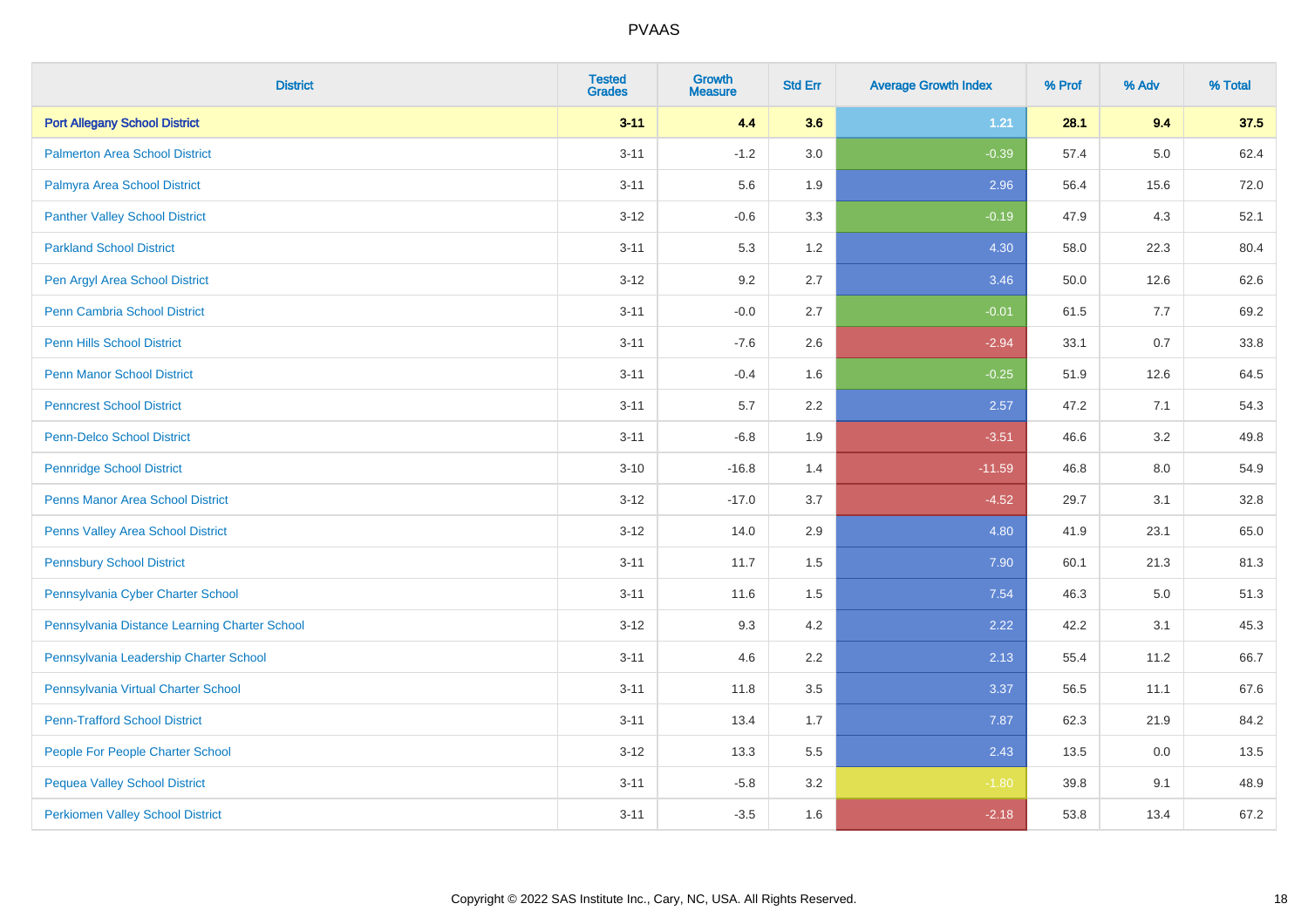| <b>District</b>                                                       | <b>Tested</b><br><b>Grades</b> | <b>Growth</b><br><b>Measure</b> | <b>Std Err</b> | <b>Average Growth Index</b> | % Prof | % Adv | % Total |
|-----------------------------------------------------------------------|--------------------------------|---------------------------------|----------------|-----------------------------|--------|-------|---------|
| <b>Port Allegany School District</b>                                  | $3 - 11$                       | 4.4                             | 3.6            | $1.21$                      | 28.1   | 9.4   | 37.5    |
| Perseus House Charter School Of Excellence                            | $6 - 11$                       | $-5.2$                          | 3.0            | $-1.72$                     | 16.5   | 0.0   | 16.5    |
| <b>Peters Township School District</b>                                | $3 - 11$                       | 5.0                             | 1.8            | 2.76                        | 59.8   | 26.1  | 85.9    |
| Philadelphia Academy Charter School                                   | $3 - 11$                       | $-8.9$                          | 2.9            | $-3.04$                     | 50.5   | 2.9   | 53.4    |
| Philadelphia City School District                                     | $3 - 12$                       | 7.5                             | 0.6            | 12.64                       | 38.4   | 7.0   | 45.4    |
| Philadelphia Electrical & Tech Charter High School                    | $10 - 10$                      | $-0.5$                          | 2.9            | $-0.15$                     | 8.8    | 0.0   | 8.8     |
| Philipsburg-Osceola Area School District                              | $3 - 11$                       | $-24.8$                         | 3.3            | $-7.43$                     | 19.7   | 2.6   | 22.4    |
| <b>Phoenixville Area School District</b>                              | $3 - 11$                       | $-1.7$                          | 2.1            | $-0.83$                     | 59.9   | 10.6  | 70.5    |
| <b>Pine Grove Area School District</b>                                | $3 - 11$                       | $-7.7$                          | 2.9            | $-2.66$                     | 42.3   | 7.7   | 50.0    |
| <b>Pine-Richland School District</b>                                  | $3 - 11$                       | 11.5                            | 1.8            | 6.31                        | 60.6   | 24.4  | 85.0    |
| <b>Pittsburgh School District</b>                                     | $3 - 11$                       | $-3.3$                          | 1.1            | $-3.04$                     | 33.9   | 8.2   | 42.1    |
| <b>Pittston Area School District</b>                                  | $3 - 11$                       | $-10.1$                         | 5.6            | $-1.80$                     | 38.1   | 9.5   | 47.6    |
| <b>Pleasant Valley School District</b>                                | $3 - 11$                       | 3.1                             | 2.0            | 1.57                        | 57.2   | 5.5   | 62.8    |
| <b>Plum Borough School District</b>                                   | $3 - 11$                       | $-11.3$                         | 2.2            | $-5.19$                     | 51.1   | 9.0   | 60.1    |
| Pocono Mountain School District                                       | $3 - 12$                       | 6.8                             | 1.5            | 4.62                        | 45.8   | 5.0   | 50.7    |
| <b>Port Allegany School District</b>                                  | $3 - 11$                       | 4.4                             | 3.6            | $1.21$                      | 28.1   | 9.4   | 37.5    |
| <b>Portage Area School District</b>                                   | $3 - 10$                       | $-8.1$                          | 3.6            | $-2.26$                     | 40.6   | 9.4   | 50.0    |
| <b>Pottsgrove School District</b>                                     | $3 - 11$                       | 2.8                             | 2.0            | 1.35                        | 44.0   | 10.0  | 53.9    |
| <b>Pottstown School District</b>                                      | $3 - 12$                       | $-4.0$                          | 2.4            | $-1.68$                     | 29.8   | 1.2   | 31.0    |
| <b>Pottsville Area School District</b>                                | $3 - 12$                       | 4.4                             | 2.3            | 1.94                        | 44.8   | 5.4   | 50.2    |
| Preparatory Charter School Of Mathematics, Science, Tech, And Careers | $9 - 10$                       | $-4.0$                          | 2.5            | $-1.59$                     | 15.0   | 0.0   | 15.0    |
| Propel Charter School - Braddock Hills                                | $3 - 11$                       | $-13.6$                         | 3.6            | $-3.81$                     | 9.7    | 1.6   | 11.3    |
| <b>Propel Charter School-Homestead</b>                                | $3 - 11$                       | $-11.7$                         | 4.1            | $-2.84$                     | 15.9   | 0.0   | 15.9    |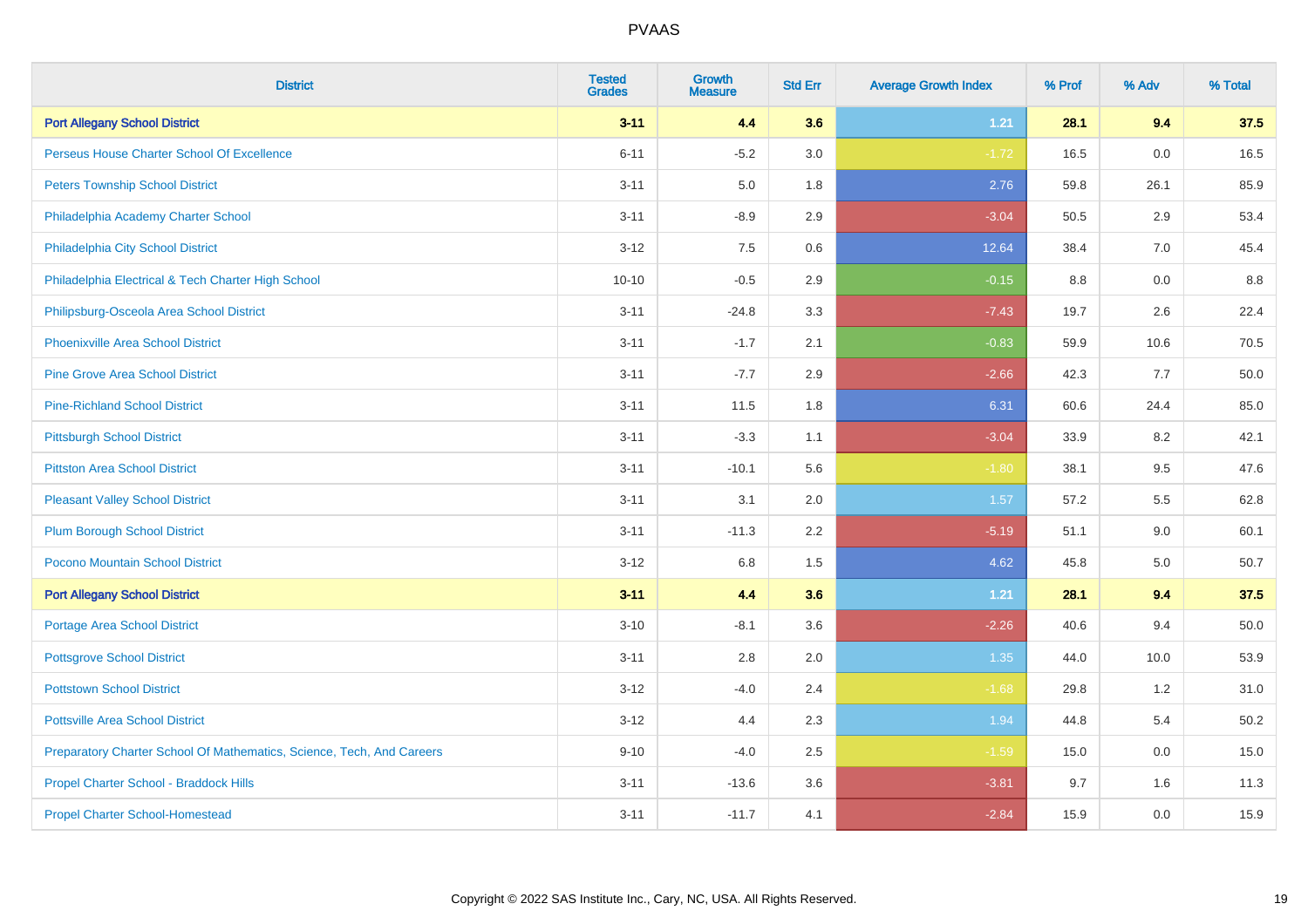| <b>District</b>                                | <b>Tested</b><br><b>Grades</b> | <b>Growth</b><br><b>Measure</b> | <b>Std Err</b> | <b>Average Growth Index</b> | % Prof | % Adv   | % Total |
|------------------------------------------------|--------------------------------|---------------------------------|----------------|-----------------------------|--------|---------|---------|
| <b>Port Allegany School District</b>           | $3 - 11$                       | 4.4                             | 3.6            | $1.21$                      | 28.1   | 9.4     | 37.5    |
| <b>Propel Charter School-Montour</b>           | $3 - 10$                       | $-10.7$                         | 3.9            | $-2.71$                     | 13.7   | 0.0     | 13.7    |
| <b>Punxsutawney Area School District</b>       | $3 - 11$                       | 4.2                             | 2.9            | 1.45                        | 55.0   | 5.5     | 60.6    |
| <b>Purchase Line School District</b>           | $3 - 12$                       | 1.7                             | 3.5            | 0.47                        | 43.1   | 5.4     | 48.5    |
| <b>Quaker Valley School District</b>           | $3 - 11$                       | $-2.8$                          | 2.6            | $-1.08$                     | 55.2   | 13.2    | 68.4    |
| <b>Quakertown Community School District</b>    | $3 - 12$                       | $-4.4$                          | 1.6            | $-2.70$                     | 56.5   | 10.0    | 66.6    |
| <b>Radnor Township School District</b>         | $3 - 12$                       | 1.0                             | 2.1            | 0.50                        | 65.0   | 23.2    | 88.2    |
| <b>Reach Cyber Charter School</b>              | $3 - 11$                       | 8.1                             | 4.7            | 1.72                        | 42.4   | 4.6     | 47.0    |
| <b>Reading School District</b>                 | $3 - 11$                       | 10.1                            | 1.4            | 7.25                        | 24.7   | 2.4     | 27.2    |
| <b>Redbank Valley School District</b>          | $3 - 11$                       | $-9.5$                          | 3.4            | $-2.77$                     | 31.5   | 4.9     | 36.4    |
| Renaissance Academy Charter School             | $3 - 11$                       | 8.3                             | 3.3            | 2.54                        | 45.6   | 22.8    | 68.4    |
| <b>Reynolds School District</b>                | $3 - 10$                       | 0.5                             | 3.4            | 0.16                        | 52.1   | 7.0     | 59.2    |
| <b>Richland School District</b>                | $3 - 11$                       | 6.7                             | 2.9            | 2.33                        | 62.2   | 19.2    | 81.4    |
| <b>Ridgway Area School District</b>            | $3 - 11$                       | $-14.5$                         | 4.1            | $-3.56$                     | 49.0   | 9.8     | 58.8    |
| <b>Ridley School District</b>                  | $3 - 12$                       | 10.0                            | 1.6            | 6.10                        | 45.6   | 8.2     | 53.8    |
| <b>Ringgold School District</b>                | $3 - 11$                       | $-14.7$                         | 2.4            | $-6.04$                     | 41.5   | 7.9     | 49.4    |
| <b>Riverside Beaver County School District</b> | $3 - 11$                       | $-14.0$                         | 3.0            | $-4.64$                     | 49.4   | 8.8     | 58.2    |
| <b>Riverside School District</b>               | $3 - 11$                       | $-3.2$                          | 3.0            | $-1.09$                     | 43.0   | 9.0     | 52.0    |
| <b>Riverview School District</b>               | $3 - 11$                       | $-4.6$                          | 3.8            | $-1.20$                     | 57.9   | 15.8    | 73.7    |
| <b>Roberto Clemente Charter School</b>         | $3 - 12$                       | 2.2                             | 4.9            | 0.45                        | 27.5   | $5.0\,$ | 32.5    |
| <b>Rochester Area School District</b>          | $3 - 11$                       | $-13.2$                         | 4.6            | $-2.89$                     | 19.5   | 1.3     | 20.8    |
| <b>Rose Tree Media School District</b>         | $3 - 10$                       | $-25.6$                         | 2.4            | $-10.76$                    | 54.8   | 6.4     | 61.2    |
| Saint Marys Area School District               | $3 - 11$                       | 7.8                             | 2.6            | 3.04                        | 57.0   | 8.2     | 65.2    |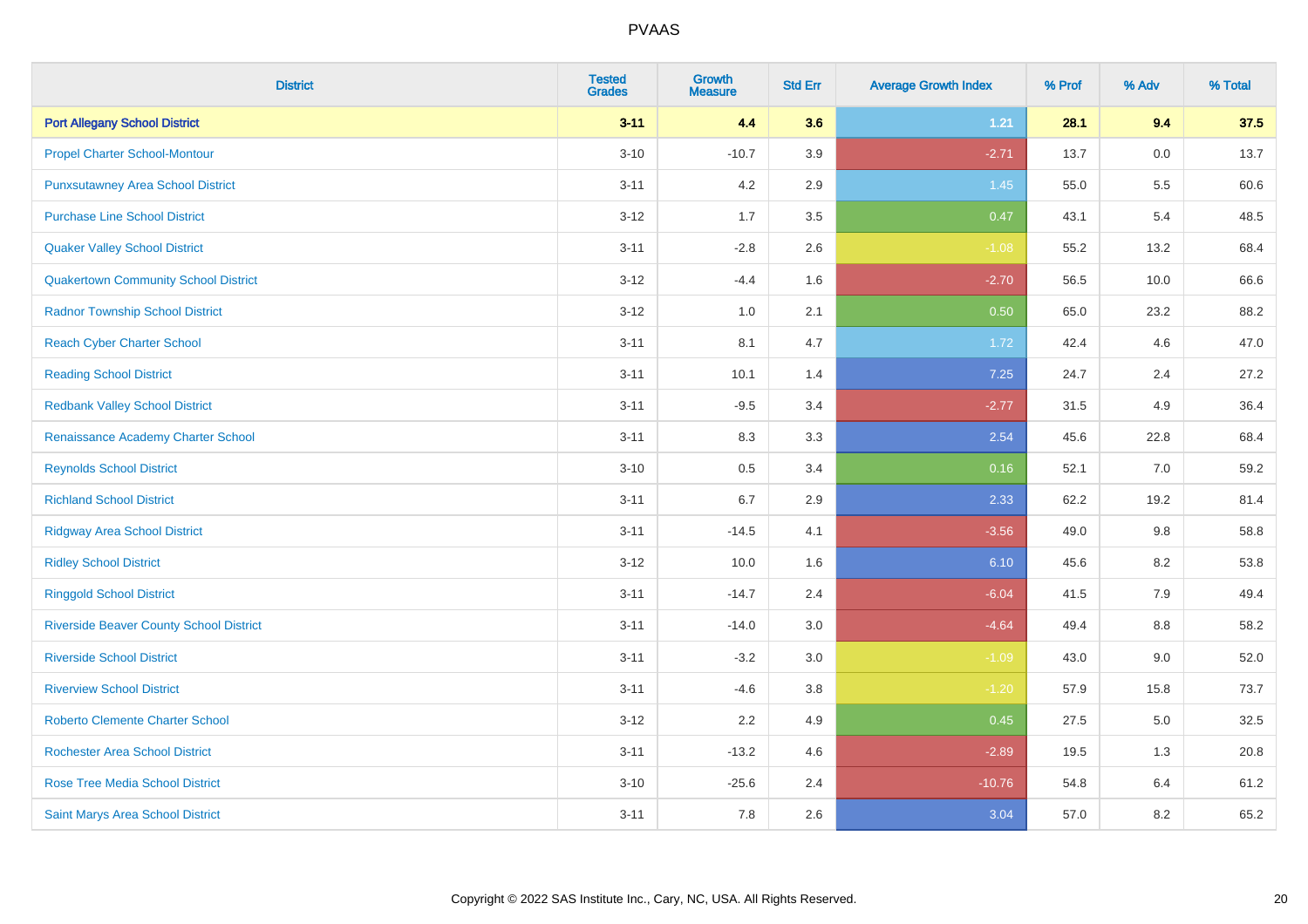| <b>District</b>                               | <b>Tested</b><br><b>Grades</b> | <b>Growth</b><br><b>Measure</b> | <b>Std Err</b> | <b>Average Growth Index</b> | % Prof | % Adv | % Total |
|-----------------------------------------------|--------------------------------|---------------------------------|----------------|-----------------------------|--------|-------|---------|
| <b>Port Allegany School District</b>          | $3 - 11$                       | 4.4                             | 3.6            | 1.21                        | 28.1   | 9.4   | 37.5    |
| <b>Salisbury Township School District</b>     | $3 - 11$                       | 6.3                             | 3.6            | 1.77                        | 46.2   | 6.6   | 52.8    |
| Salisbury-Elk Lick School District            | $3 - 11$                       | $-13.5$                         | 5.9            | $-2.30$                     | 27.8   | 0.0   | 27.8    |
| <b>Saucon Valley School District</b>          | $3 - 11$                       | 14.7                            | 2.5            | 5.98                        | 48.7   | 20.2  | 69.0    |
| <b>Sayre Area School District</b>             | $3 - 11$                       | 11.2                            | 3.5            | 3.20                        | 52.2   | 7.5   | 59.7    |
| <b>School Lane Charter School</b>             | $3 - 11$                       | 12.4                            | 3.6            | 3.43                        | 59.1   | 9.8   | 68.9    |
| Schuylkill Haven Area School District         | $3 - 11$                       | $-15.3$                         | 3.1            | $-4.87$                     | 49.7   | 2.4   | 52.1    |
| <b>Schuylkill Valley School District</b>      | $3 - 11$                       | 1.4                             | 2.5            | 0.56                        | 55.1   | 10.2  | 65.3    |
| <b>Scranton School District</b>               | $3 - 12$                       | $-2.9$                          | 2.4            | $-1.22$                     | 45.6   | 3.6   | 49.1    |
| <b>Selinsgrove Area School District</b>       | $3 - 12$                       | 8.3                             | 2.3            | 3.54                        | 56.8   | 10.0  | 66.8    |
| <b>Seneca Valley School District</b>          | $3 - 11$                       | $-1.4$                          | 1.4            | $-0.99$                     | 57.2   | 11.4  | 68.6    |
| <b>Shade-Central City School District</b>     | $3 - 11$                       | $-5.9$                          | 4.6            | $-1.28$                     | 27.8   | 0.0   | 27.8    |
| <b>Shaler Area School District</b>            | $3 - 11$                       | $-0.8$                          | 1.9            | $-0.43$                     | 49.1   | 9.6   | 58.7    |
| <b>Shamokin Area School District</b>          | $3 - 11$                       | $-7.7$                          | 4.8            | $-1.60$                     | 38.1   | 3.2   | 41.3    |
| <b>Shanksville-Stonycreek School District</b> | $3 - 10$                       | $7.0\,$                         | 5.9            | 1.20                        | 64.7   | 17.6  | 82.4    |
| <b>Sharon City School District</b>            | $3 - 11$                       | 4.9                             | 2.6            | 1.87                        | 48.2   | 5.3   | 53.4    |
| <b>Sharpsville Area School District</b>       | $3 - 11$                       | $-1.4$                          | 3.5            | $-0.40$                     | 55.2   | 13.4  | 68.7    |
| <b>Shenandoah Valley School District</b>      | $3 - 11$                       | 9.7                             | 3.9            | 2.49                        | 28.3   | 5.0   | 33.3    |
| Shenango Area School District                 | $3 - 11$                       | $-2.6$                          | 3.3            | $-0.79$                     | 50.6   | 13.9  | 64.6    |
| <b>Shikellamy School District</b>             | $3 - 10$                       | $-22.3$                         | 2.5            | $-8.92$                     | 33.3   | 6.1   | 39.5    |
| <b>Shippensburg Area School District</b>      | $3 - 11$                       | 9.3                             | 1.9            | 4.84                        | 53.1   | 10.2  | 63.3    |
| <b>Slippery Rock Area School District</b>     | $3 - 11$                       | $-6.3$                          | 2.5            | $-2.51$                     | 56.2   | 9.5   | 65.7    |
| <b>Smethport Area School District</b>         | $3-12$                         | 0.6                             | 3.9            | 0.15                        | 37.0   | 1.8   | 38.9    |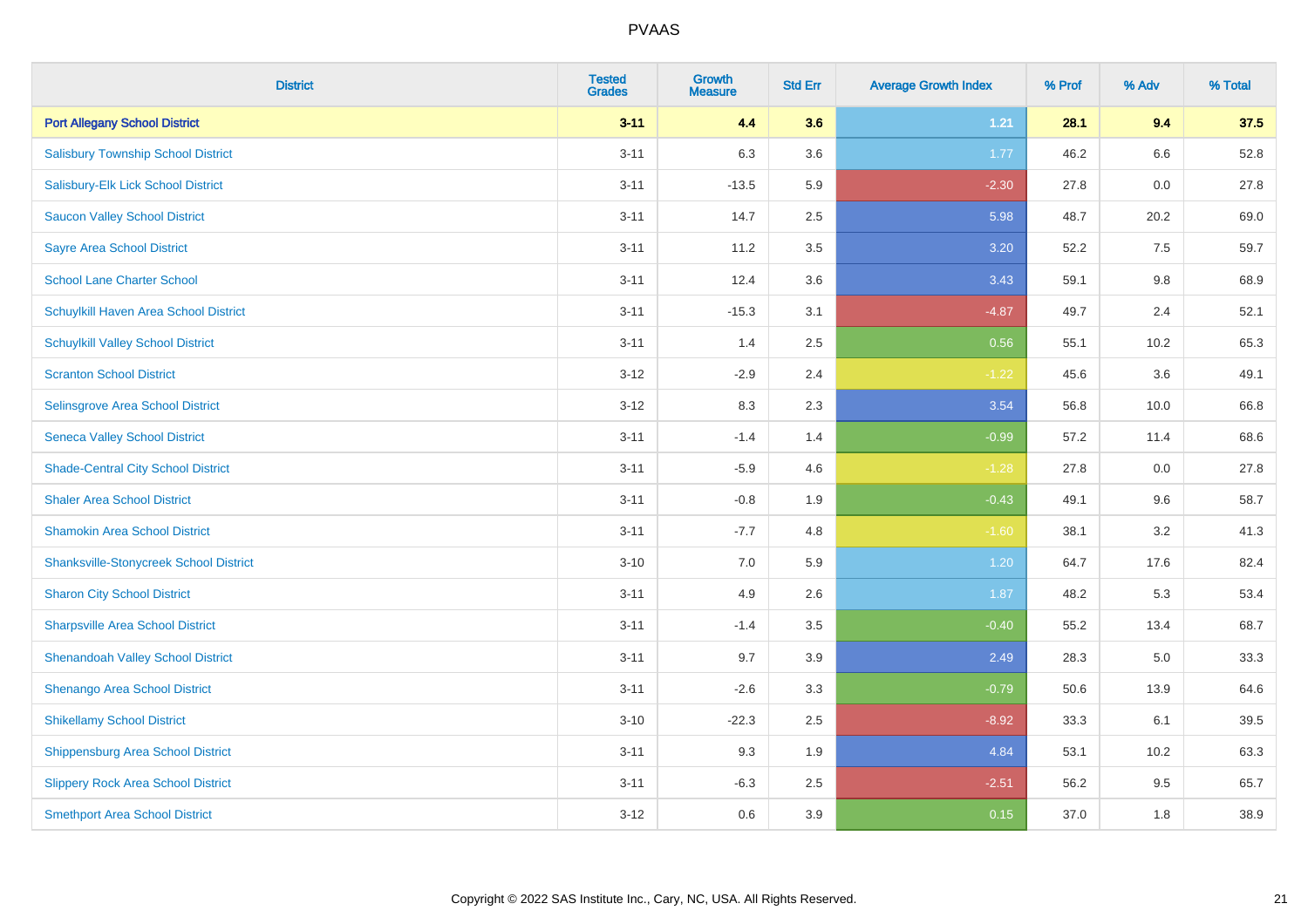| <b>District</b>                            | <b>Tested</b><br><b>Grades</b> | <b>Growth</b><br><b>Measure</b> | <b>Std Err</b> | <b>Average Growth Index</b> | % Prof | % Adv | % Total |
|--------------------------------------------|--------------------------------|---------------------------------|----------------|-----------------------------|--------|-------|---------|
| <b>Port Allegany School District</b>       | $3 - 11$                       | 4.4                             | 3.6            | 1.21                        | 28.1   | 9.4   | 37.5    |
| <b>Solanco School District</b>             | $3 - 11$                       | $-11.0$                         | 2.0            | $-5.55$                     | 41.6   | 4.5   | 46.1    |
| <b>Somerset Area School District</b>       | $3 - 11$                       | $-4.4$                          | 2.3            | $-1.93$                     | 44.4   | 14.9  | 59.3    |
| <b>Souderton Area School District</b>      | $3 - 11$                       | 12.4                            | 1.5            | 8.28                        | 61.7   | 15.2  | 76.9    |
| South Allegheny School District            | $3 - 11$                       | $-8.8$                          | 3.2            | $-2.70$                     | 40.5   | 0.0   | 40.5    |
| South Butler County School District        | $3 - 10$                       | 3.9                             | 2.5            | 1.54                        | 53.1   | 16.6  | 69.7    |
| South Eastern School District              | $3 - 11$                       | 0.9                             | 2.4            | 0.39                        | 54.8   | 6.6   | 61.4    |
| South Fayette Township School District     | $3 - 11$                       | 1.7                             | 2.0            | 0.88                        | 61.0   | 26.5  | 87.6    |
| <b>South Park School District</b>          | $3 - 11$                       | $-11.3$                         | 2.7            | $-4.23$                     | 53.5   | 13.7  | 67.3    |
| South Side Area School District            | $3 - 11$                       | $-1.6$                          | 3.3            | $-0.48$                     | 50.0   | 6.8   | 56.8    |
| South Western School District              | $3 - 12$                       | 3.9                             | 1.9            | 2.08                        | 60.2   | 8.1   | 68.3    |
| South Williamsport Area School District    | $3 - 10$                       | $-5.7$                          | 2.5            | $-2.30$                     | 45.5   | 4.5   | 50.0    |
| <b>Southeastern Greene School District</b> | $3 - 10$                       | 3.3                             | 4.6            | 0.72                        | 57.6   | 6.1   | 63.6    |
| Southern Columbia Area School District     | $3 - 11$                       | $-14.6$                         | $3.0\,$        | $-4.92$                     | 55.0   | 4.0   | 59.0    |
| <b>Southern Fulton School District</b>     | $3 - 11$                       | $-23.7$                         | 4.4            | $-5.37$                     | 34.2   | 10.5  | 44.7    |
| Southern Huntingdon County School District | $3 - 11$                       | $-12.9$                         | 3.2            | $-3.98$                     | 32.5   | 2.5   | 35.0    |
| Southern Lehigh School District            | $3 - 11$                       | $-0.4$                          | 2.3            | $-0.17$                     | 66.1   | 11.9  | 78.0    |
| Southern Tioga School District             | $3 - 11$                       | $-11.5$                         | 2.7            | $-4.25$                     | 47.8   | 6.4   | 54.3    |
| Southern York County School District       | $3 - 11$                       | 14.2                            | 2.1            | 6.91                        | 55.1   | 18.1  | 73.1    |
| <b>Southmoreland School District</b>       | $3 - 11$                       | $-8.3$                          | 3.6            | $-2.32$                     | 56.8   | 7.2   | 64.0    |
| <b>Spring Cove School District</b>         | $3 - 11$                       | 3.4                             | 2.5            | 1.33                        | 47.8   | 12.7  | 60.4    |
| <b>Spring Grove Area School District</b>   | $3 - 11$                       | 5.6                             | 2.1            | 2.68                        | 55.1   | 15.0  | 70.1    |
| <b>Springfield School District</b>         | $3 - 11$                       | 13.8                            | 1.7            | 7.99                        | 60.9   | 21.5  | 82.4    |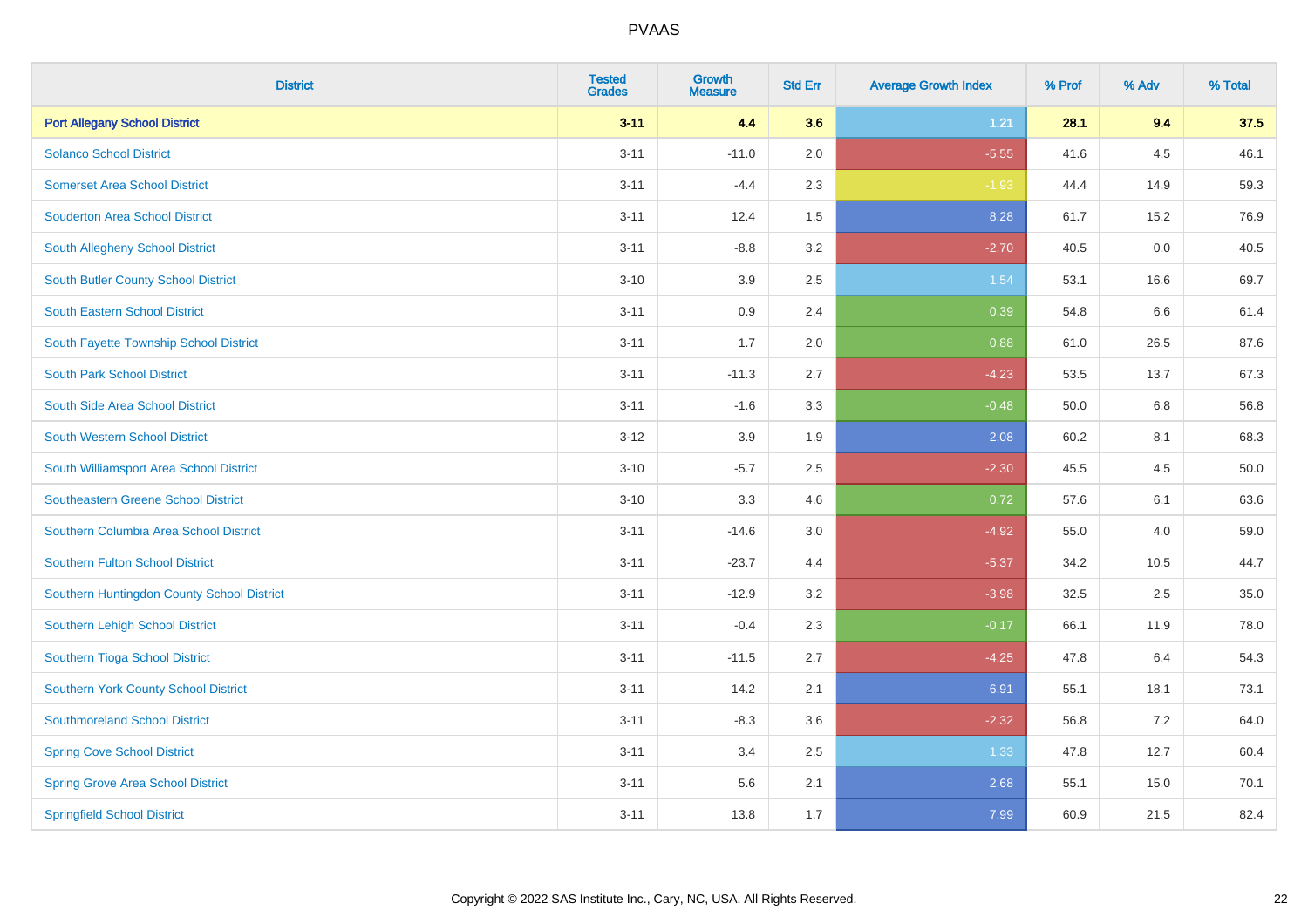| <b>District</b>                              | <b>Tested</b><br><b>Grades</b> | <b>Growth</b><br><b>Measure</b> | <b>Std Err</b> | <b>Average Growth Index</b> | % Prof | % Adv | % Total |
|----------------------------------------------|--------------------------------|---------------------------------|----------------|-----------------------------|--------|-------|---------|
| <b>Port Allegany School District</b>         | $3 - 11$                       | 4.4                             | 3.6            | $1.21$                      | 28.1   | 9.4   | 37.5    |
| <b>Springfield Township School District</b>  | $3 - 11$                       | $-18.9$                         | 3.2            | $-5.88$                     | 62.6   | 3.6   | 66.3    |
| <b>Spring-Ford Area School District</b>      | $3 - 11$                       | 6.0                             | 1.3            | 4.46                        | 60.8   | 16.5  | 77.4    |
| <b>State College Area School District</b>    | $3 - 11$                       | 20.5                            | 1.4            | 14.33                       | 58.0   | 25.9  | 84.0    |
| <b>Steel Valley School District</b>          | $3 - 11$                       | 6.5                             | 3.4            | 1.89                        | 50.7   | 5.6   | 56.3    |
| <b>Steelton-Highspire School District</b>    | $3 - 11$                       | $-11.8$                         | 3.5            | $-3.40$                     | 14.5   | 0.0   | 14.5    |
| <b>Sto-Rox School District</b>               | $3 - 10$                       | 6.6                             | 3.7            | 1.80                        | 13.4   | 0.0   | 13.4    |
| <b>Stroudsburg Area School District</b>      | $3 - 11$                       | 5.5                             | 1.9            | 2.88                        | 48.1   | 4.2   | 52.3    |
| <b>Sugar Valley Rural Charter School</b>     | $3 - 11$                       | $-11.0$                         | 4.5            | $-2.46$                     | 14.9   | 0.0   | 14.9    |
| <b>Sullivan County School District</b>       | $3 - 10$                       | $-4.0$                          | 4.4            | $-0.90$                     | 66.7   | 2.6   | 69.2    |
| <b>Susquehanna Community School District</b> | $3 - 11$                       | $-2.8$                          | 4.2            | $-0.66$                     | 49.4   | 6.9   | 56.3    |
| Susquehanna Township School District         | $3 - 12$                       | $-5.8$                          | 2.7            | $-2.17$                     | 36.0   | 5.6   | 41.6    |
| <b>Susquenita School District</b>            | $3 - 11$                       | $-0.1$                          | 2.8            | $-0.01$                     | 47.7   | 10.1  | 57.8    |
| <b>Tacony Academy Charter School</b>         | $3 - 11$                       | $-14.7$                         | 3.0            | $-4.82$                     | 22.4   | 1.8   | 24.1    |
| <b>Tamaqua Area School District</b>          | $3 - 12$                       | $-8.2$                          | 2.5            | $-3.24$                     | 44.5   | 1.9   | 46.4    |
| <b>Tech Freire Charter School</b>            | $9 - 11$                       | 9.3                             | 2.9            | 3.26                        | 18.0   | 1.1   | 19.1    |
| The New Academy Charter School               | $8 - 11$                       | $-10.4$                         | 5.2            | $-2.00$                     | 0.0    | 0.0   | 0.0     |
| <b>Tidioute Community Charter School</b>     | $3 - 11$                       | 5.7                             | 5.1            | 1.11                        | 34.4   | 21.9  | 56.2    |
| <b>Titusville Area School District</b>       | $3 - 11$                       | $-13.2$                         | 2.6            | $-4.99$                     | 43.2   | 4.8   | 48.0    |
| <b>Towanda Area School District</b>          | $3 - 11$                       | 4.0                             | 2.8            | 1.44                        | 39.4   | 6.6   | 46.0    |
| <b>Trinity Area School District</b>          | $3 - 11$                       | $-5.4$                          | 2.0            | $-2.71$                     | 48.3   | 11.8  | 60.1    |
| <b>Tri-Valley School District</b>            | $3 - 10$                       | $-6.4$                          | 4.1            | $-1.57$                     | 37.0   | 4.4   | 41.3    |
| <b>Troy Area School District</b>             | $3 - 10$                       | $-4.3$                          | 3.4            | $-1.26$                     | 43.2   | 5.7   | 48.9    |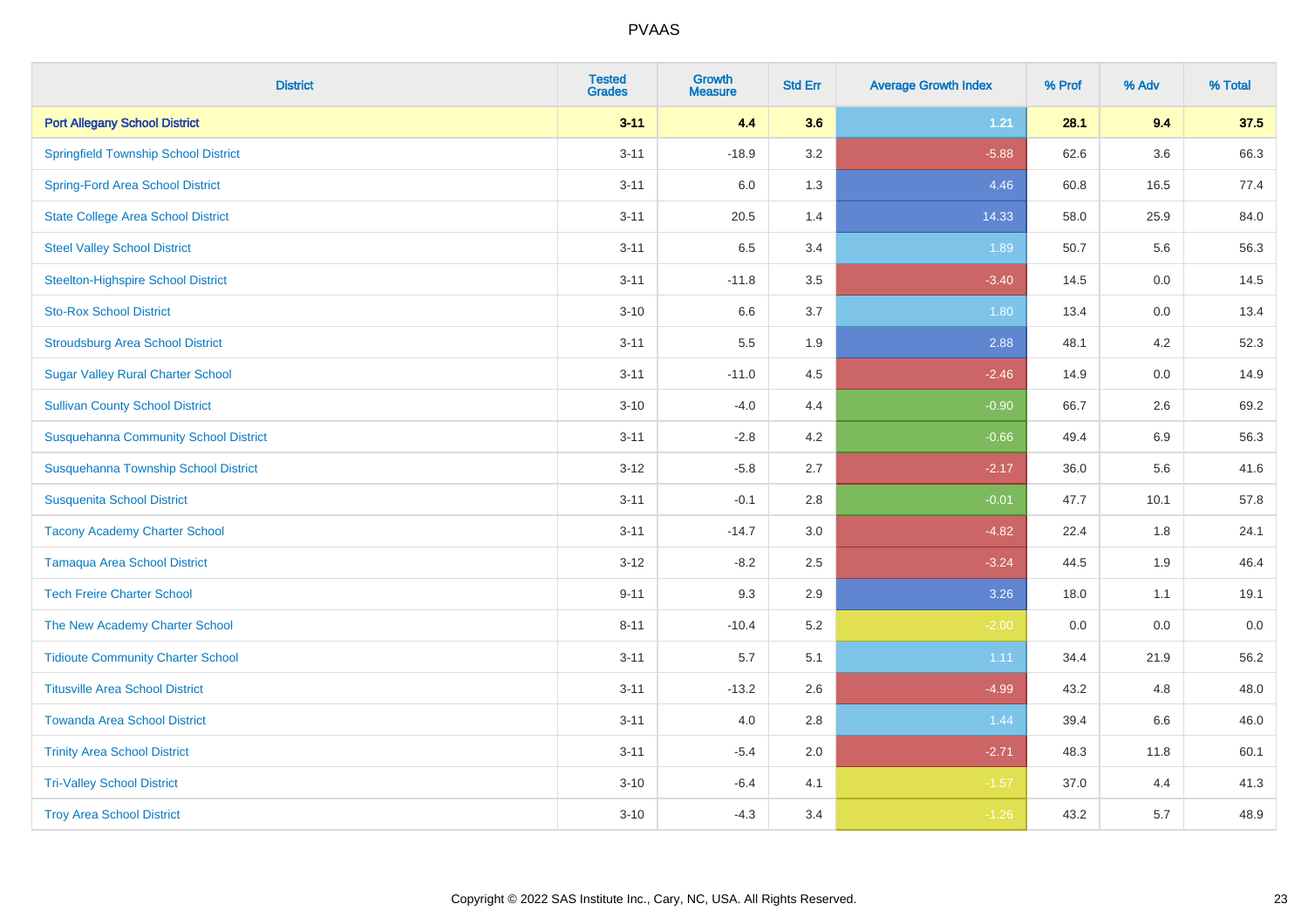| <b>District</b>                                | <b>Tested</b><br><b>Grades</b> | <b>Growth</b><br><b>Measure</b> | <b>Std Err</b> | <b>Average Growth Index</b> | % Prof | % Adv   | % Total |
|------------------------------------------------|--------------------------------|---------------------------------|----------------|-----------------------------|--------|---------|---------|
| <b>Port Allegany School District</b>           | $3 - 11$                       | 4.4                             | 3.6            | $1.21$                      | 28.1   | 9.4     | 37.5    |
| <b>Tulpehocken Area School District</b>        | $3 - 12$                       | $-13.7$                         | 2.8            | $-4.81$                     | 36.7   | $2.8\,$ | 39.4    |
| <b>Tunkhannock Area School District</b>        | $3 - 11$                       | 2.3                             | 2.2            | 1.01                        | 44.9   | 9.6     | 54.6    |
| <b>Turkeyfoot Valley Area School District</b>  | $3 - 12$                       | $-4.3$                          | 5.6            | $-0.76$                     | 22.0   | 5.1     | 27.1    |
| <b>Tuscarora School District</b>               | $3 - 11$                       | $-0.6$                          | 2.3            | $-0.27$                     | 45.1   | 8.1     | 53.2    |
| <b>Tussey Mountain School District</b>         | $3 - 12$                       | 1.5                             | 3.7            | 0.40                        | 38.6   | 1.8     | 40.4    |
| <b>Twin Valley School District</b>             | $3 - 12$                       | $-3.6$                          | 2.1            | $-1.69$                     | 49.6   | 7.1     | 56.8    |
| <b>Tyrone Area School District</b>             | $3 - 12$                       | 19.7                            | 2.5            | 7.87                        | 60.4   | 16.7    | 77.1    |
| <b>Union Area School District</b>              | $3 - 11$                       | 1.9                             | 4.3            | 0.44                        | 61.5   | 0.0     | 61.5    |
| <b>Union City Area School District</b>         | $3 - 12$                       | $-10.2$                         | 3.6            | $-2.87$                     | 42.9   | 3.2     | 46.0    |
| <b>Union School District</b>                   | $3 - 12$                       | 2.3                             | 4.2            | 0.54                        | 32.6   | 7.0     | 39.5    |
| <b>Uniontown Area School District</b>          | $3 - 11$                       | 6.0                             | 3.2            | 1.87                        | 62.4   | 5.9     | 68.2    |
| <b>Unionville-Chadds Ford School District</b>  | $3 - 11$                       | 17.1                            | 3.1            | 5.51                        | 68.1   | 13.2    | 81.3    |
| <b>United School District</b>                  | $3 - 11$                       | 2.1                             | 3.4            | 0.63                        | 60.3   | 6.6     | 66.9    |
| <b>Universal Audenried Charter School</b>      | $9 - 11$                       | $-5.8$                          | 2.4            | $-2.40$                     | 14.6   | 0.0     | 14.6    |
| <b>Upper Adams School District</b>             | $3 - 11$                       | 1.3                             | 2.9            | 0.47                        | 55.2   | $8.6\,$ | 63.8    |
| <b>Upper Darby School District</b>             | $3 - 12$                       | 6.9                             | 1.5            | 4.62                        | 45.0   | 6.7     | 51.7    |
| <b>Upper Dauphin Area School District</b>      | $3 - 11$                       | $-6.3$                          | 3.2            | $-1.98$                     | 37.4   | 4.8     | 42.2    |
| <b>Upper Dublin School District</b>            | $3 - 12$                       | 15.4                            | 1.8            | 8.53                        | 60.8   | 24.8    | 85.6    |
| <b>Upper Merion Area School District</b>       | $3 - 11$                       | 15.3                            | 2.0            | 7.62                        | 59.3   | 19.3    | 78.6    |
| <b>Upper Moreland Township School District</b> | $3 - 11$                       | $-5.0$                          | 2.2            | $-2.31$                     | 57.9   | 4.0     | 61.9    |
| <b>Upper Perkiomen School District</b>         | $3 - 11$                       | 22.1                            | 2.1            | 10.74                       | 57.7   | 13.2    | 70.9    |
| <b>Upper Saint Clair School District</b>       | $3 - 11$                       | 18.5                            | 1.7            | 10.65                       | 61.8   | 30.1    | 91.9    |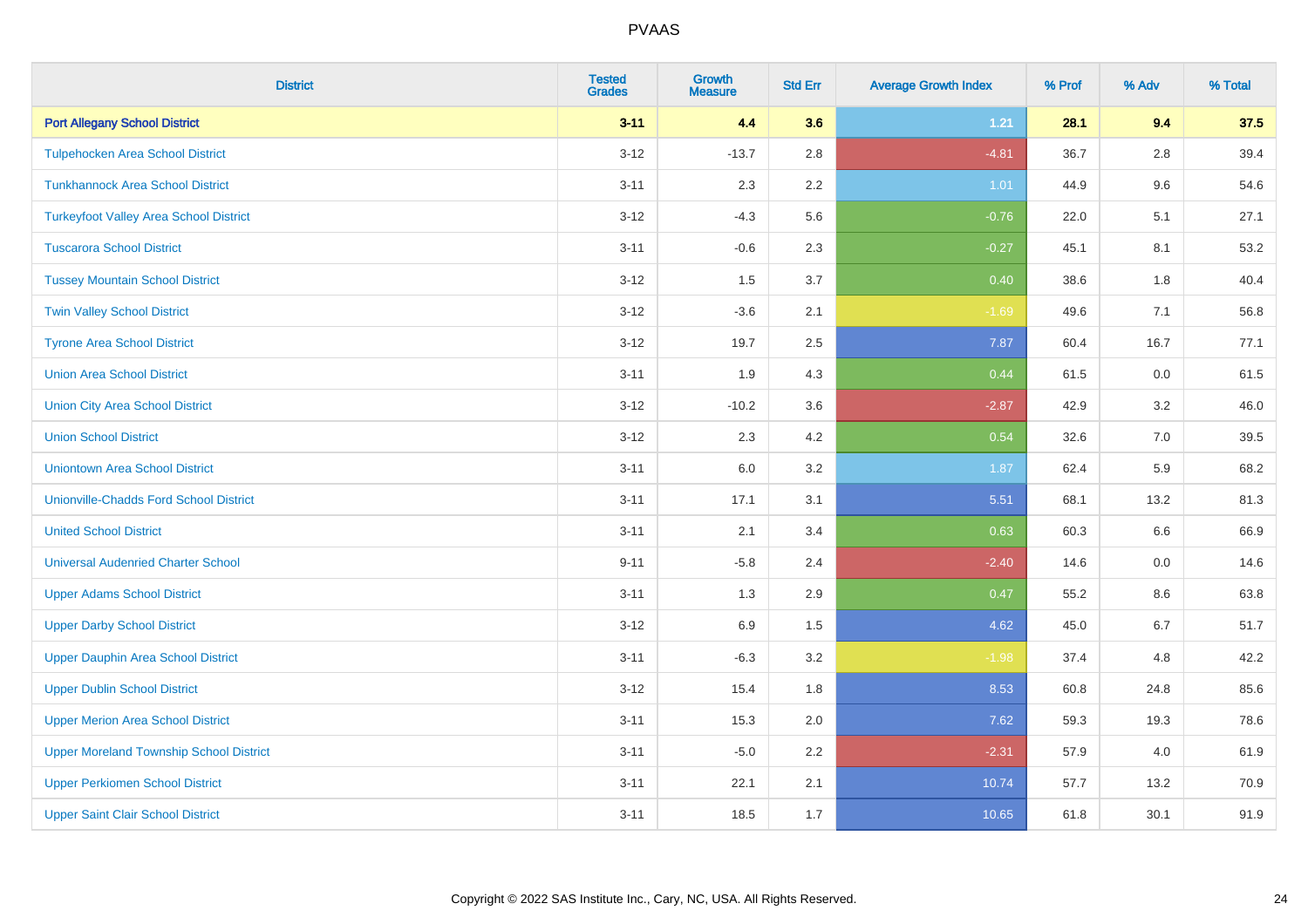| <b>District</b>                               | <b>Tested</b><br><b>Grades</b> | <b>Growth</b><br><b>Measure</b> | <b>Std Err</b> | <b>Average Growth Index</b> | % Prof | % Adv   | % Total |
|-----------------------------------------------|--------------------------------|---------------------------------|----------------|-----------------------------|--------|---------|---------|
| <b>Port Allegany School District</b>          | $3 - 11$                       | 4.4                             | 3.6            | $1.21$                      | 28.1   | 9.4     | 37.5    |
| Urban Pathways 6-12 Charter School            | $6 - 11$                       | 4.8                             | 6.4            | 0.75                        | 28.6   | 0.0     | 28.6    |
| <b>Valley Grove School District</b>           | $3 - 10$                       | $-3.7$                          | 3.7            | $-1.01$                     | 51.2   | 6.1     | 57.3    |
| <b>Valley View School District</b>            | $3 - 11$                       | 18.1                            | 2.4            | 7.42                        | 53.7   | 14.7    | 68.4    |
| <b>Wallenpaupack Area School District</b>     | $3 - 11$                       | $-7.1$                          | 2.3            | $-3.09$                     | 40.8   | 2.4     | 43.1    |
| <b>Wallingford-Swarthmore School District</b> | $3 - 10$                       | 0.9                             | 2.4            | 0.38                        | 64.4   | 22.7    | 87.1    |
| <b>Warren County School District</b>          | $3 - 11$                       | $-0.1$                          | 1.8            | $-0.06$                     | 37.2   | 5.3     | 42.6    |
| <b>Warrior Run School District</b>            | $3 - 11$                       | 4.6                             | 3.0            | 1.51                        | 40.9   | 8.1     | 49.0    |
| <b>Warwick School District</b>                | $3 - 11$                       | 5.2                             | 1.9            | 2.76                        | 46.4   | 17.0    | 63.3    |
| <b>Washington School District</b>             | $3 - 11$                       | $-4.9$                          | 2.8            | $-1.76$                     | 30.1   | 2.4     | 32.5    |
| <b>Wattsburg Area School District</b>         | $3 - 11$                       | 6.5                             | 2.7            | 2.43                        | 42.7   | 7.6     | 50.3    |
| <b>Wayne Highlands School District</b>        | $3 - 11$                       | 7.8                             | 2.4            | 3.23                        | 52.3   | 13.1    | 65.4    |
| <b>Waynesboro Area School District</b>        | $3 - 12$                       | $-6.1$                          | 1.9            | $-3.20$                     | 50.0   | $6.8\,$ | 56.8    |
| <b>Wellsboro Area School District</b>         | $3 - 11$                       | $-12.4$                         | 3.0            | $-4.11$                     | 49.2   | 11.9    | 61.1    |
| <b>West Allegheny School District</b>         | $3 - 12$                       | 4.0                             | 2.1            | 1.96                        | 63.1   | 15.7    | 78.8    |
| <b>West Branch Area School District</b>       | $3 - 11$                       | 0.2                             | 3.8            | 0.05                        | 47.2   | 1.9     | 49.1    |
| <b>West Chester Area School District</b>      | $3 - 11$                       | 12.6                            | 1.2            | 10.38                       | 66.8   | 20.2    | 87.0    |
| <b>West Greene School District</b>            | $3 - 11$                       | $-4.5$                          | 4.3            | $-1.04$                     | 36.6   | 7.3     | 43.9    |
| West Jefferson Hills School District          | $3 - 11$                       | 1.8                             | 2.1            | 0.88                        | 55.7   | 20.8    | 76.4    |
| <b>West Middlesex Area School District</b>    | $3 - 10$                       | $-8.4$                          | 3.8            | $-2.21$                     | 34.9   | 2.8     | 37.6    |
| <b>West Mifflin Area School District</b>      | $3 - 12$                       | $-12.3$                         | 2.9            | $-4.22$                     | 39.7   | 10.3    | 50.0    |
| <b>West Perry School District</b>             | $3 - 11$                       | 12.5                            | 2.5            | 4.99                        | 56.6   | 8.4     | 65.0    |
| <b>West Shore School District</b>             | $3 - 12$                       | 5.0                             | 1.4            | 3.59                        | 54.2   | 9.4     | 63.6    |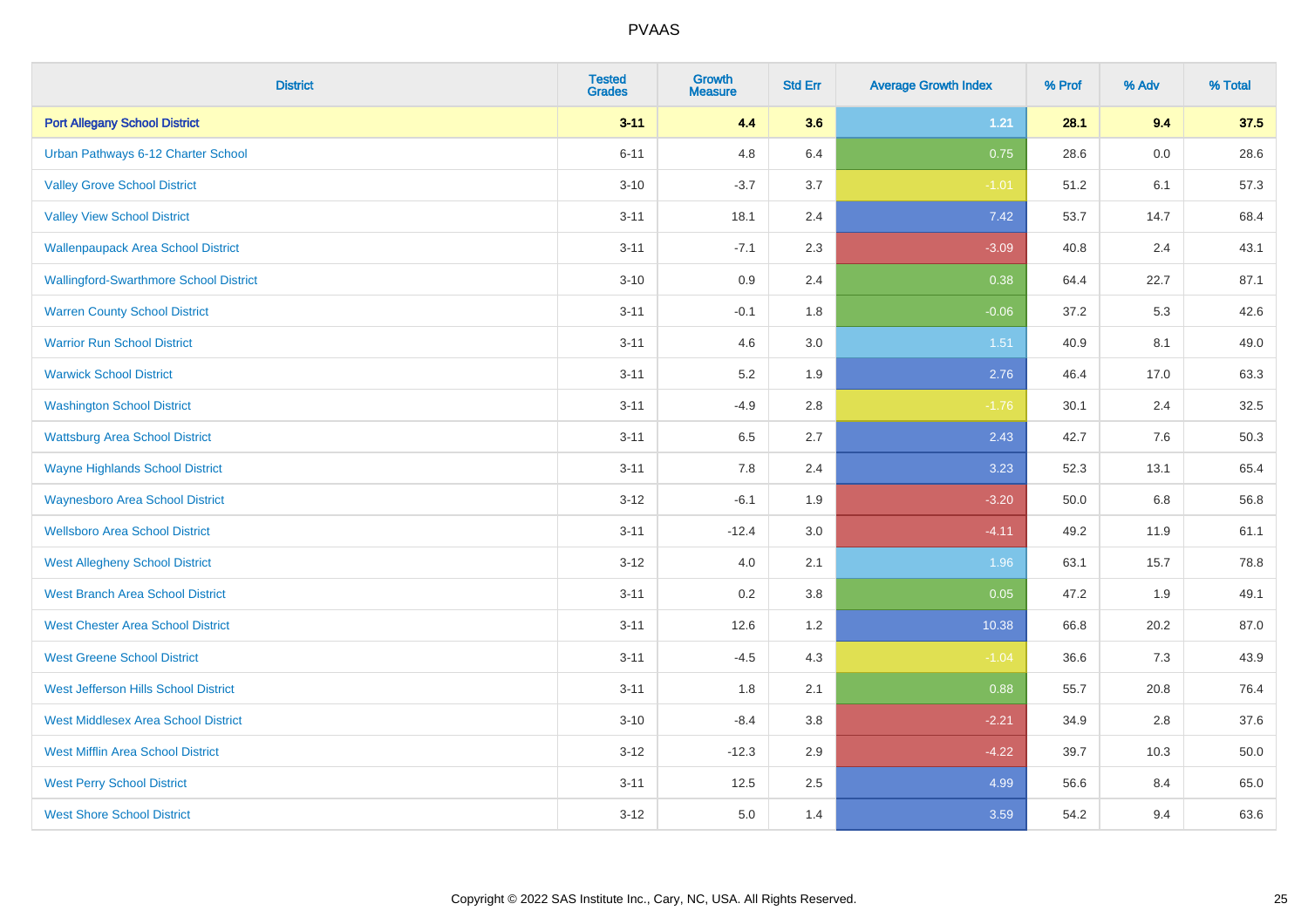| <b>District</b>                                 | <b>Tested</b><br><b>Grades</b> | <b>Growth</b><br><b>Measure</b> | <b>Std Err</b> | <b>Average Growth Index</b> | % Prof | % Adv   | % Total |
|-------------------------------------------------|--------------------------------|---------------------------------|----------------|-----------------------------|--------|---------|---------|
| <b>Port Allegany School District</b>            | $3 - 11$                       | 4.4                             | 3.6            | 1.21                        | 28.1   | 9.4     | 37.5    |
| <b>West Side CTC</b>                            | $9 - 10$                       | $-37.4$                         | 4.3            | $-8.64$                     | 8.8    | 0.0     | 8.8     |
| <b>West York Area School District</b>           | $3 - 12$                       | 3.2                             | 2.3            | 1.38                        | 53.8   | 4.4     | 58.2    |
| <b>Western Beaver County School District</b>    | $3 - 11$                       | $-7.8$                          | 4.2            | $-1.87$                     | 56.5   | 6.5     | 63.0    |
| <b>Western Wayne School District</b>            | $3 - 11$                       | 5.6                             | 2.9            | 1.93                        | 41.3   | 17.4    | 58.7    |
| <b>Westinghouse Arts Academy Charter School</b> | $9 - 10$                       | $-0.7$                          | 3.6            | $-0.19$                     | 59.2   | 8.4     | 67.6    |
| <b>Westmont Hilltop School District</b>         | $3 - 11$                       | $-4.0$                          | 2.8            | $-1.40$                     | 36.3   | 13.3    | 49.6    |
| <b>Whitehall-Coplay School District</b>         | $3 - 11$                       | 6.1                             | 1.8            | 3.45                        | 49.3   | 7.4     | 56.6    |
| <b>Wilkes-Barre Area School District</b>        | $3 - 11$                       | 0.1                             | 3.2            | 0.02                        | 35.5   | 5.4     | 40.9    |
| <b>William Penn School District</b>             | $3 - 12$                       | 8.3                             | 2.1            | 3.99                        | 35.6   | 3.0     | 38.7    |
| <b>Williams Valley School District</b>          | $3 - 11$                       | $-7.3$                          | 3.4            | $-2.13$                     | 23.2   | 0.0     | 23.2    |
| <b>Williamsburg Community School District</b>   | $3 - 11$                       | $-14.3$                         | 4.1            | $-3.48$                     | 28.3   | 0.0     | 28.3    |
| <b>Williamsport Area School District</b>        | $3 - 11$                       | 1.9                             | 1.8            | 1.04                        | 44.1   | 12.8    | 56.9    |
| <b>Wilmington Area School District</b>          | $3 - 11$                       | 7.5                             | 3.0            | 2.48                        | 55.1   | 5.1     | 60.2    |
| <b>Wilson Area School District</b>              | $3 - 11$                       | 6.0                             | 2.6            | 2.30                        | 48.7   | 8.5     | 57.2    |
| <b>Wilson School District</b>                   | $3 - 12$                       | $8.8\,$                         | 1.5            | 5.96                        | 52.6   | 14.6    | 67.2    |
| <b>Windber Area School District</b>             | $3 - 11$                       | $-7.2$                          | 3.2            | $-2.24$                     | 55.4   | 7.2     | 62.6    |
| <b>Wissahickon School District</b>              | $3 - 10$                       | 12.5                            | 1.8            | 6.85                        | 58.3   | 22.4    | 80.7    |
| <b>Woodland Hills School District</b>           | $3 - 12$                       | 3.2                             | 2.6            | 1.22                        | 31.4   | 3.6     | 35.0    |
| <b>Wyalusing Area School District</b>           | $3 - 12$                       | 8.8                             | 3.3            | 2.68                        | 54.6   | 11.7    | 66.2    |
| <b>Wyoming Area School District</b>             | $3 - 10$                       | $-1.3$                          | 2.6            | $-0.50$                     | 53.8   | 10.8    | 64.6    |
| <b>Wyoming Valley West School District</b>      | $3 - 11$                       | $-2.2$                          | 2.4            | $-0.91$                     | 49.4   | $3.0\,$ | 52.4    |
| <b>Wyomissing Area School District</b>          | $3 - 12$                       | 0.8                             | 2.6            | 0.33                        | 55.7   | 17.6    | 73.3    |